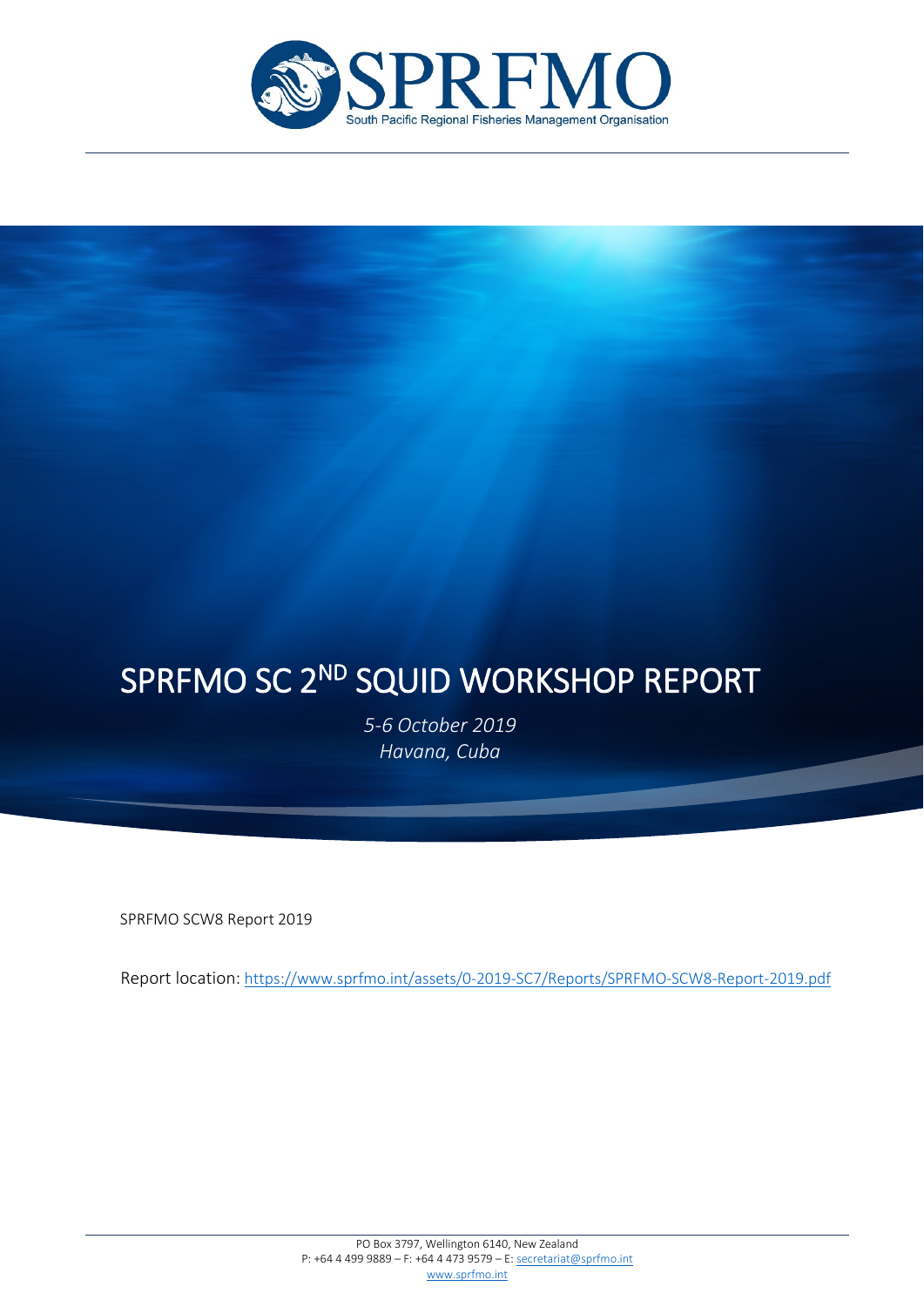

#### Recommended citation:

SPRFMO (2019). SPRFMO SC 2<sup>nd</sup> Squid Workshop Report. 20 p. Wellington, New Zealand 2019.

#### Acknowledgements:

The 2<sup>nd</sup> Squid Workshop Report was prepared under the overall direction of the Squid Working Group Chairperson, Dr Gang Li.

Tiffany Bock is acknowledged for her significant reporting contributions.

The publication also benefited from external review by Dr Alexander Arkhipkin.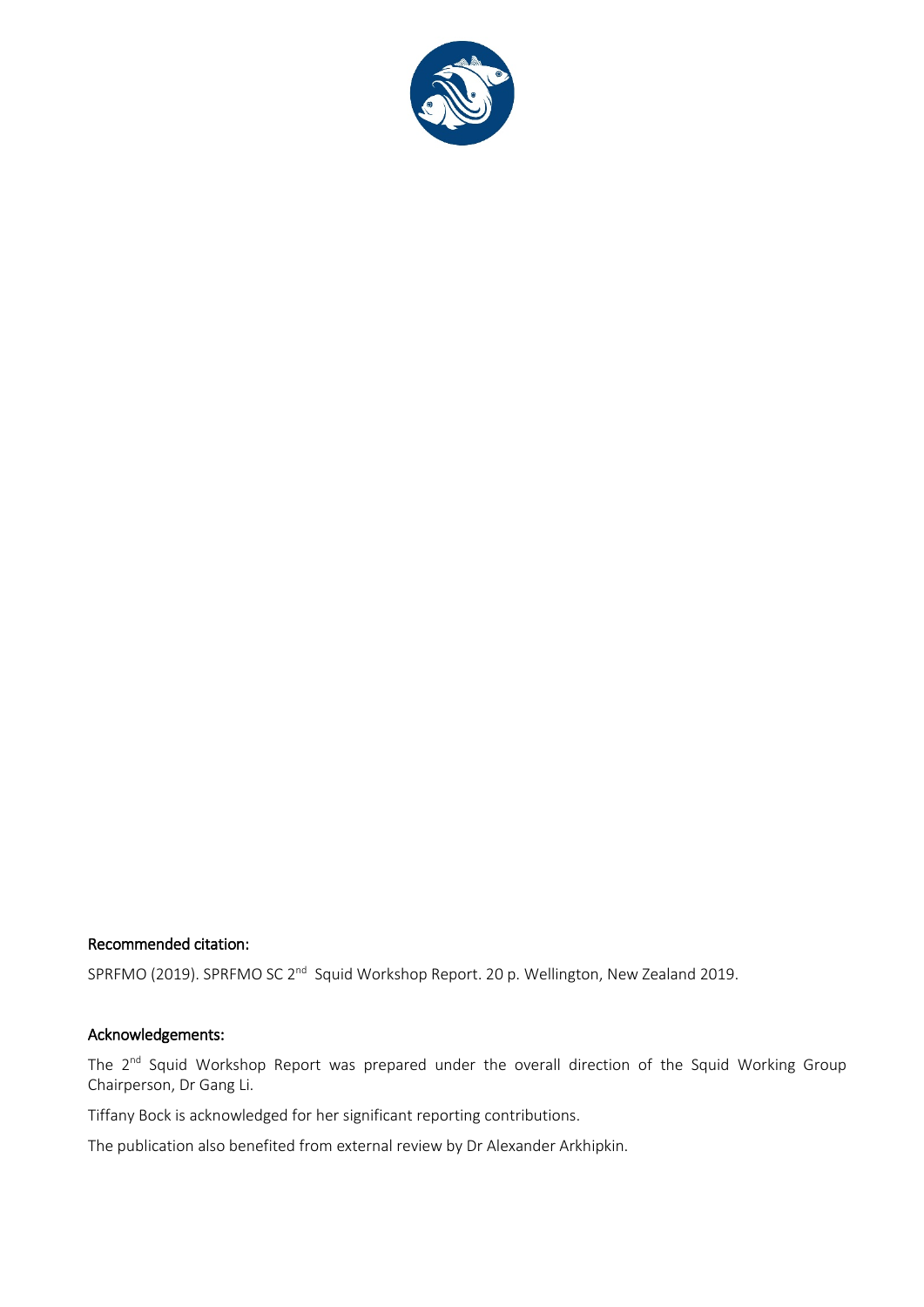

## Contents

| 2. |  |
|----|--|
| 3. |  |
| 4. |  |
|    |  |
|    |  |
|    |  |
|    |  |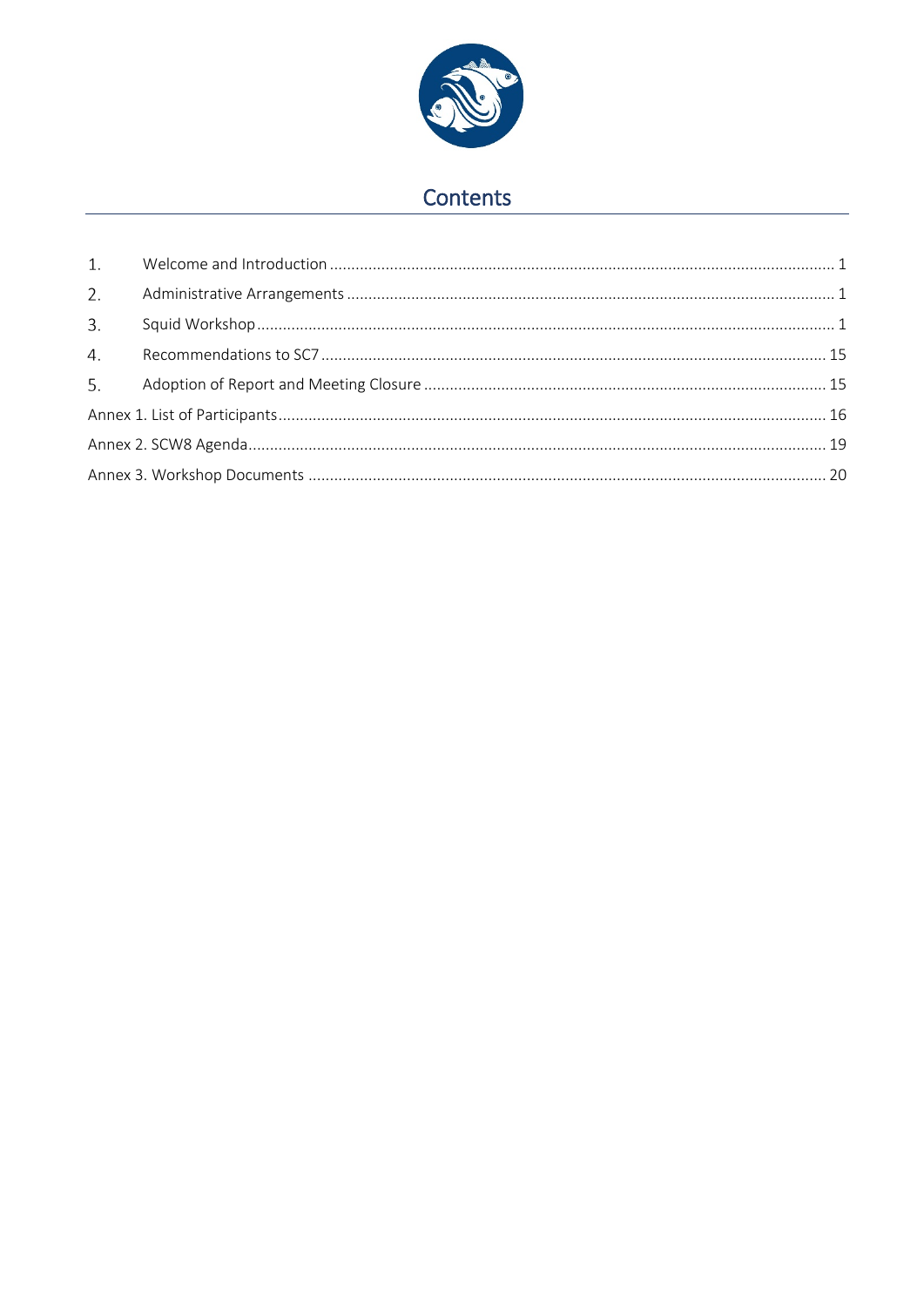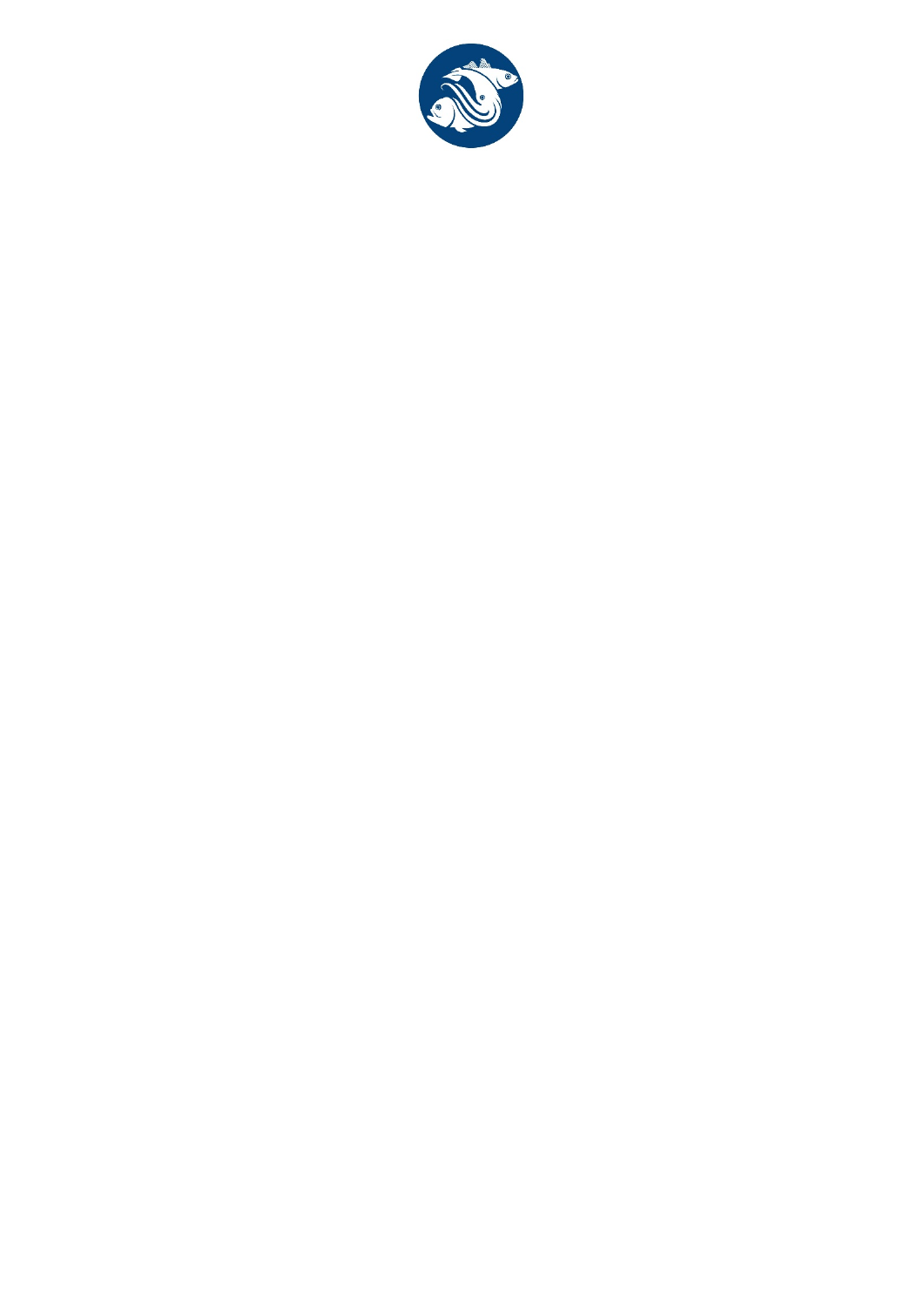

## SPRFMO SCW8

## Report of the 2019 SPRFMO Squid Workshop

*Havana, Cuba, 5-6 October 2019 Adopted 11 October 2019 09:45 am*

### <span id="page-4-0"></span>Welcome and Introduction

1. The Chairperson for the Scientific Committee Squid working group, Dr Gang Li, opened the meeting and proceedings and welcomed all the participants. A List of Participants is available as Annex 1.

### <span id="page-4-1"></span>2. Administrative Arrangements

### *2.1 Adoption of Schedule*

- 2. The Chairperson proposed a detailed agenda to the working group. No detailed agenda was available before the workshop. An agenda is available in Annex 2
- 3. The Chairperson sought proposed changes to the agenda and presented a proposed schedule. Some suggestions were raised and accepted.
- 4. The workshop asked for clarification on whether presentations would be made at the workshop. The Secretariat clarified that presentations would be made. It was then requested that some presentations be moved to later in the day to give presenters time to write presentations.
- 5. It was agreed that the invited expert would present document SC7-SQ02.

### *2.2 Meeting Documents*

6. Meeting documents are listed and are presented in Annex 3.

### *2.3 Nomination of Rapporteurs*

7. New Zealand offered to provide *Rapporteuring*.

### <span id="page-4-2"></span>3. Squid Workshop

### *3.1 Inter-Sessional Activities*

- 8. An invited expert, Dr Alexander Arkhipkin, presented SC7-SQ02 on "Prospect of distribution and fishing of jumbo flying squid (JFS) off the Chilean coast in the 2019 season versus 2017-2018" on behalf of the authors.
- 9. Related to the studies available from 2011-2019, off the coast of central and south-central Chile, the jumbo flying squid specimens from the fishery between the years 2011-2016 appeared as an incoming generation from the open sea and then parallel to the coast with increasing modal size throughout the years.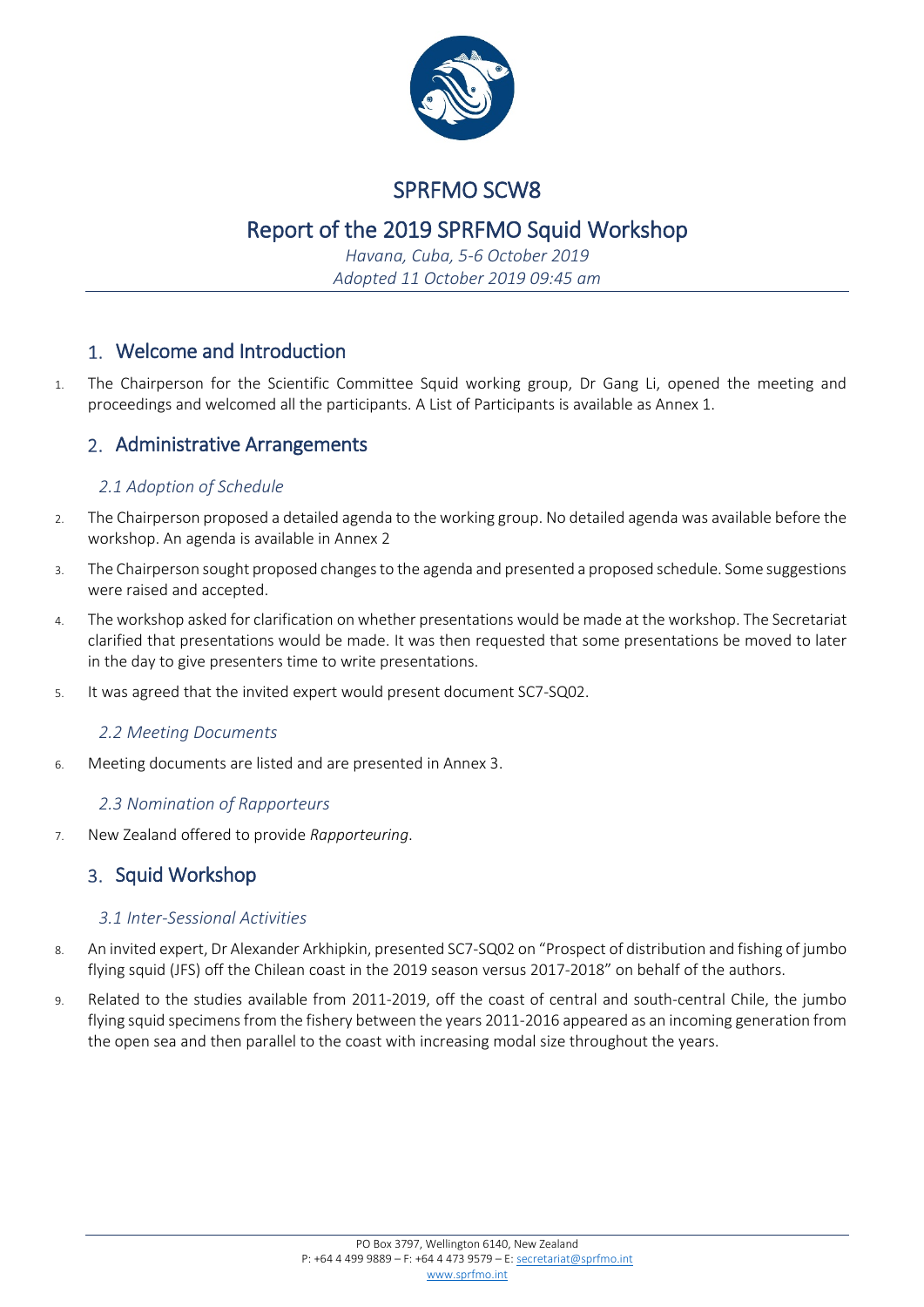- 10. During the years 2017-2019 the spatial distribution of the resource and fishery changed along with the size structure of the catch. In these years the fishing season was reduced to only the first 7-8 months of the year and, starting in 2017, the mean size was from 50-55 cm ML (mantle length). The 2018 season had similar timing and sizes of jumbo flying squid with a single pulse at latitude of about 37ºS and subsequently dispersed along the coast to the south (smaller quantities) and to the north (larger quantities). The ages of jumbo flying squid in both these years were generally older than 1 year (as in 2011-2016). Migration northward to the spawning area along the coast extended into the southern part of Peru from July-August. In 2019, main concentrations of jumbo flying squid appeared to move as a single pulse from the north through the areas which were very close to the coast, starting from 27ºS in February and concentrated in April-July at 35-36º40'S.
- 11. In 2019 the Chilean fishery encountered small jumbo flying squid specimens about 25-30 cm ML in February-March with a mode of 50 cm in August which was also shorter than normal. It is possible that the smaller size jumbo flying squid that entered the Chilean coast from February 2019 recruited from the October-November 2018 spawning in the southern coast of Peru. This group was also apparently predominant in the coastal fishery of southern Peru between May-August of 2019 based on preliminary available data collected by the industrial fleet. It was noted that artisanal fleet data were unavailable (however, the catch from the artisanal fleet was very small this year and in the last 3 years was focused on the northern area).
- 12. The workgroup inquired if the extent of data indicated that jumbo flying squid were migrating away from Chilean waters into Peruvian waters to spawn and then returning. A reference was made to the possibility that sampling is not fully representative and may have missed spawning in Chilean waters given that the females are only mature for a very short period of time and also wondered if there is data to support an alternative hypothesis of Chilean or high-seas spawning aggregations.
- 13. It was clarified that samples are taken year-round, and that there are a range of hypotheses that could be valid. They noted that this paper posed one alternative based on information collected from fishing activities, not from directed scientific surveys. Survey and information from other fisheries to date indicate that spawning is occurring outside of Chilean waters due to the lack of larvae, although review of survey information is ongoing. In Chilean waters, jumbo flying squid appear in November and stay until the following October. This timing is consistent with the hypothesis that squid leave Chilean waters to spawn.
- 14. Dr Arkhipkin explained that mature females are rare in the Chilean zone and the few existing observations may not prove that spawning occurs there since they can still migrate long distances to spawn. Therefore, the jumbo flying squid may be migrating from the north to feed in Chilean waters.
- 15. It was noted that mature males are found off the coast of Peru almost year-round with mature females being present, but only during 3-4 months a year. That means a high percentage of sexually mature males persists but functionally mature females are only available for a relatively short period. Therefore, estimating the effective spawning (due to actively reproductive females) requires sampling the area year-round.
- 16. The workshop discussed whether a lower reproductive output would be expected given the observed shift in size to smaller squid. It was noted that other studies have found that fecundity in smaller female squid is significantly lower (per unit biomass) than large squid. Thus, it was likely that recruitment could be lower from a stock of medium size squid.
- 17. It was clarified that the change in the distribution of fishing effort between 2017 and 2019 was the result of changes in squid abundance. The presenter noted that larger squid swim faster than smaller squid, which might explain why they migrate further south.
- 18. The workshop noted that the term "small" should be defined so that it is used in a standard way across presentations.
- 19. The workshop discussed if gear selectivity might be driving the size differences in squid caught in the Chilean fisheries, given that the Chilean fisheries are primarily midwater trawl compared to the Peruvian fisheries which use jigging gear. The presenter clarified that the data is from a number of sources, and also that the change in size has happened in the last three years, so is unlikely to be caused by any changes or differences in fishing gear.
- 20. There were no recommendations arising from this paper.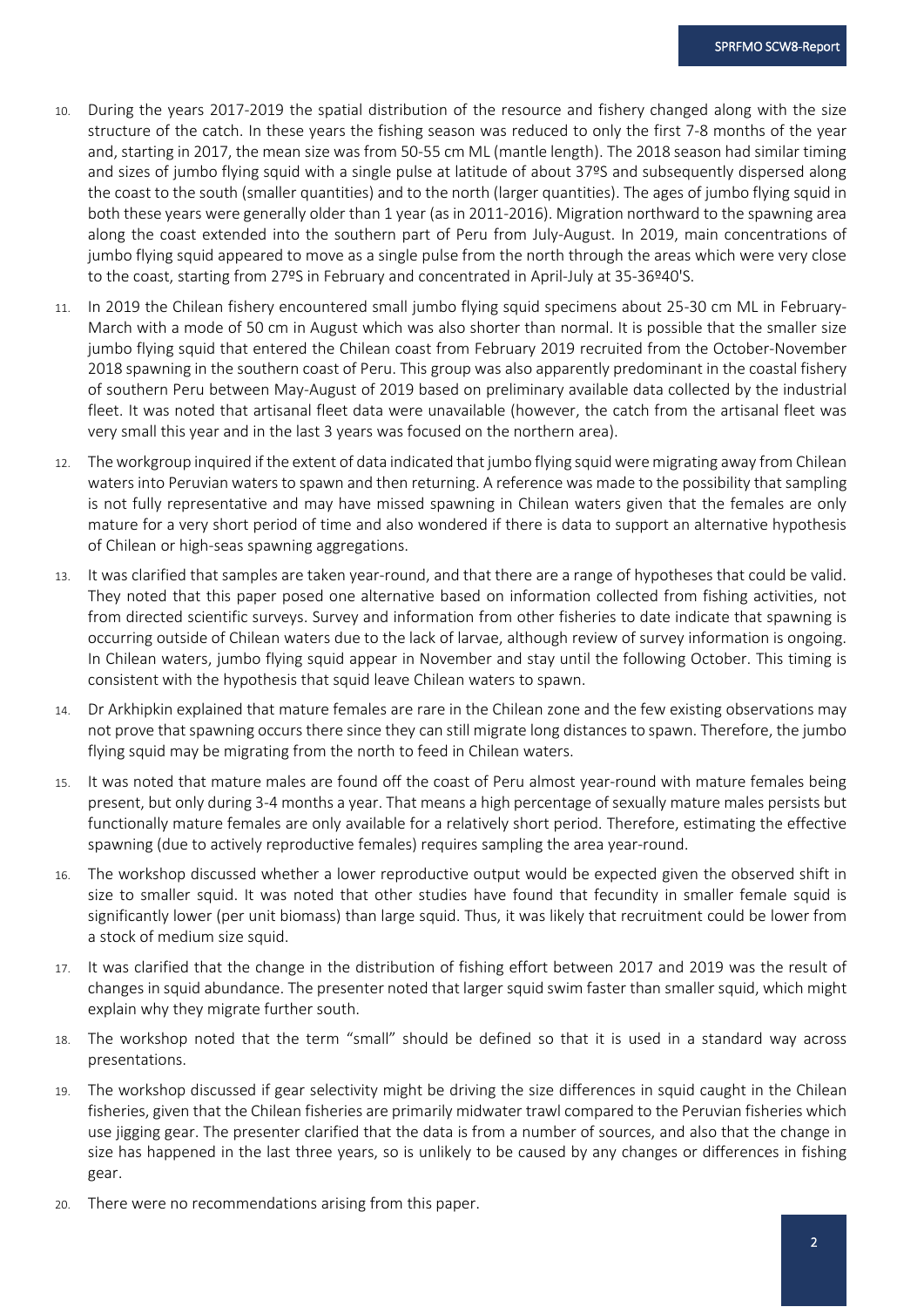- 21. Peru presented SC7-SQ03 on "Changes in predominance of phenotypic groups of Jumbo flying squid and other indicators of a possible regime change in Peruvian waters". The jumbo flying squid *Dosidicus gigas* is a neriticoceanic species widely distributed in the Eastern Pacific. It has a high phenotypic plasticity that is expressed through the presence of three population groups, distinguishable by their maximum size and the size at which they reach sexual maturity. The three phenotypic groups tend to have somewhat different distribution areas and environmental preferences, which may overlap partially, and the three groups are found in the northern part of the Peruvian Current ecosystem, within Peruvian national waters, although not necessarily at the same time and space.
- 22. Monthly biological and fisheries information on *D. gigas* caught during commercial and scientific research fishing operations in Peruvian waters was analysed, together with coastal sea temperature data since 1989. Changes in predominance of these three phenotypic groups in Peruvian waters were examined while trying to establish if the sea surface temperature could be used as an indicator of the most likely environmental driver of the observed changes in the predominance of the population groups of *D. gigas* in Peruvian waters, and its possible relationship with regime changes observed for other species. The information available indicates that at least one decadal or regime change has occurred in the predominance of the phenotypic groups of *D. gigas* in Peruvian waters in the last 30 years, and that possibly another one may be in the making in recent years.
- 23. The phenotypic groups that mature at small and medium sizes predominated in Peruvian waters during the decade of 1989-1999, identified as a warmer period. The phenotypic group that matures at large sizes predominated during more than a decade, between 2000 and 2016, identified as a colder period. And, since 2017 there are indicators of a possible shift into another regime, probably of shorter duration, with the predominance of the phenotypic groups that mature at small and medium sizes in coincidence with what is being identified as another warmer period. It is also noted that, in addition to the changes in the predominant body sizes, these decadal changes are having an impact on the catch rates and abundance indexes of *Dosidicus gigas*. Higher biomass abundance indexes and total catches occur when the phenotypic group maturing at large sizes predominates, and lower biomass abundance indexes and catches when the groups maturing at small and medium size are the ones to predominate. It is expected that this information will be of use in adjusting fisheries management strategies to make the best use of this important and fluctuating fishery resource, guaranteeing its sustainability.
- 24. The workshop requested clarification on the data sources, and also on how the information from the artisanal fishery is adjusted to allow for the variability in spatial distribution of the fishery and where the information comes from.
- 25. The presenter explained that during the first few years of the jumbo flying squid fishery in Peru most of the fishing was done by large industrial squid jiggers who were allowed to fish almost everywhere except for the more coastal areas, but this fleet stopped fishing in 2011/12. The artisanal fisheries started in the north, but have spread more widely in the last 8-10 years. The spatial distribution of the artisanal fleet that was presented is based on information on catch (not CPUE). There is some stratification in the observations, and in some months and years, larger squid may dominate in the northern areas or may dominate in central or southern parts in other years. There does not appear to be any trend or pattern in size frequency distributions between northern and southern areas.
- 26. The presenter clarified that they are confident that the trends seen are not thought to be affected by selectivity or fisher behaviour (driven by market preferences), and that industrial Peruvian squid jig vessels in Peru have been known to catch large squid.
- 27. There were no recommendations arising from this paper.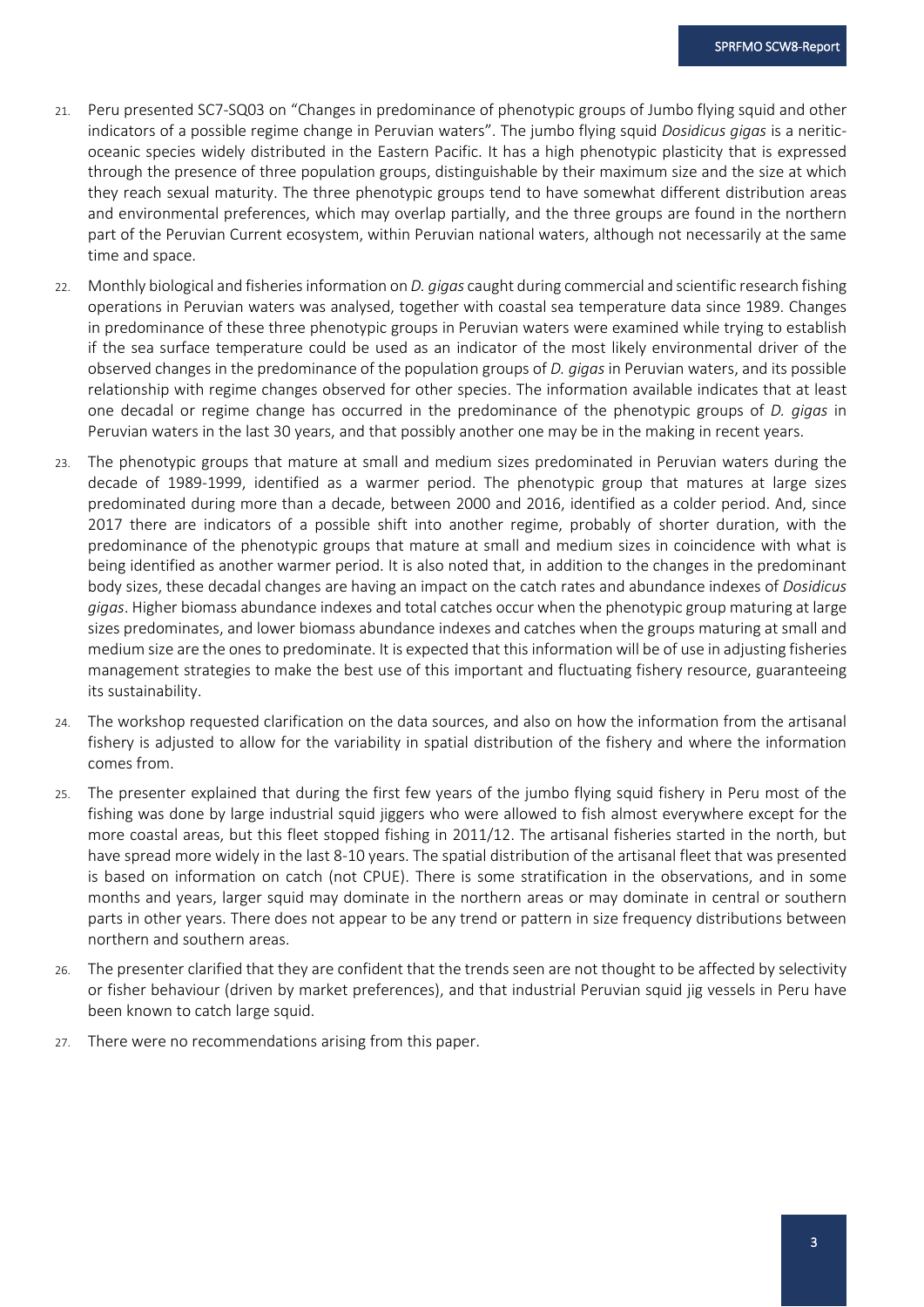- 28. Peru presented SC7-SQ13 on "Notes on jumbo flying squid distribution in Peruvian national waters during 2018- 2019". Hydro-acoustic assessment surveys of pelagic resources carried out by IMARPE (Instituto del Mar del Perú) between 2018 and 2019 determined that jumbo flying squid has a wide distribution throughout the Peruvian national waters. Jumbo flying squid was found in scattered small areas of higher abundance beyond 20 nautical miles from the coast, mainly in oceanic Surface Subtropical Waters (SSW) and along the fronts where mixed SSW and Cold Coastal Waters (CCW) occur. Habitat preferences of jumbo flying squid appear to be highly flexible, reflected by the wide range of temperatures and salinities typical of their horizontal and vertical distribution, from the surface to 400 metres of depth, following the concentration of mesopelagic organisms jumbo flying squid feeds on. This confirms that this species has highly flexible habitat requirements and adapts easily to changing environmental conditions through its vertical migrations and constant search for food.
- 29. In response to questions regarding possible species identification issues, it was clarified that a multi-frequency acoustic system allows differentiation of squid from other species. This acoustic eco-trace identification is supported by on-site identification through fishing (using trawling and/or jigging) and plankton collections to confirm species identification and/or mix of the eco-traces seen acoustically. The presenter also clarified that the graphic that identified the centres of gravity refer to the overall distribution of squid found during the four acoustic surveys.
- 30. The workshop also queried whether the conclusion of the paper is driven by a change in the backscatter and not changes in target strength dependent on the timing of the survey. The presenter explained that they initially worried there would be interference with acoustic signal, particularly at night when there were more species around that squid were predating upon. They also worried if squid target strength would be different if they were full of food rather than hungry/empty. The data suggest that there is no issue with other species interfering with the signal or with the fullness of the stomach. The key consideration in these analyses is to make sure that there isn't a difference in the night and day target strength or the acoustic signal of the eco-traces identified as being from squid that may require different interpretation of the data. Nevertheless, it was noted that with the current equipment, this can be checked during each survey.
- 31. There were no recommendations arising from this paper.
- 32. Chile presented SC7-SQ14 on "Environmental variability and abundance availability, size and condition of squid in Chile". Jumbo flying squid is usually found in the equatorial region, and depending on environmental conditions, expands its range to the subtropical areas of both hemispheres. In Chile, jumbo flying squid abundance increased in 2002, but since 2011 it is one of the main fisheries of this zone. Since 2017, there have been important changes in this fishery. In the first half of 2019, artisanal catches have been minimal, while industrial catches have been maintained.
- 33. The objective of this work was to analyse the relationship between environmental variability and abundance, availability, individual size and the condition of jumbo flying squid in Chile and Peru. The following were reviewed:
	- the biology, population dynamics and fisheries of squid at national and regional levels (FAO Area 87);
	- indicators of their abundance and / or availability; and
	- information on environmental variability at national and regional levels and historical information on the presence of jumbo flying squid in Chilean waters.
- 34. The information was reviewed to identify correlations between environmental variables and squid landings, squid lengths, physical condition, and spatial distribution. It was found that there were correlations with environmental variables including the Humboldt Current Index and El Niño events in a number of squid characteristics in different areas including changes in size, body condition, and areal abundance. The El Niño event in 2015-2016 generated a warming that produced waters of lower productivity, which activated the earliest maturation seen in squid which generated the group of intermediate sizes that were captured in 2019 by the industrial fleet. Changes in the squid abundance and the fall of squid size in the central-southern zone of Chile are consistent with the changes observed in Peru and the Gulf of California during the period of low productivity produced after El Niño event.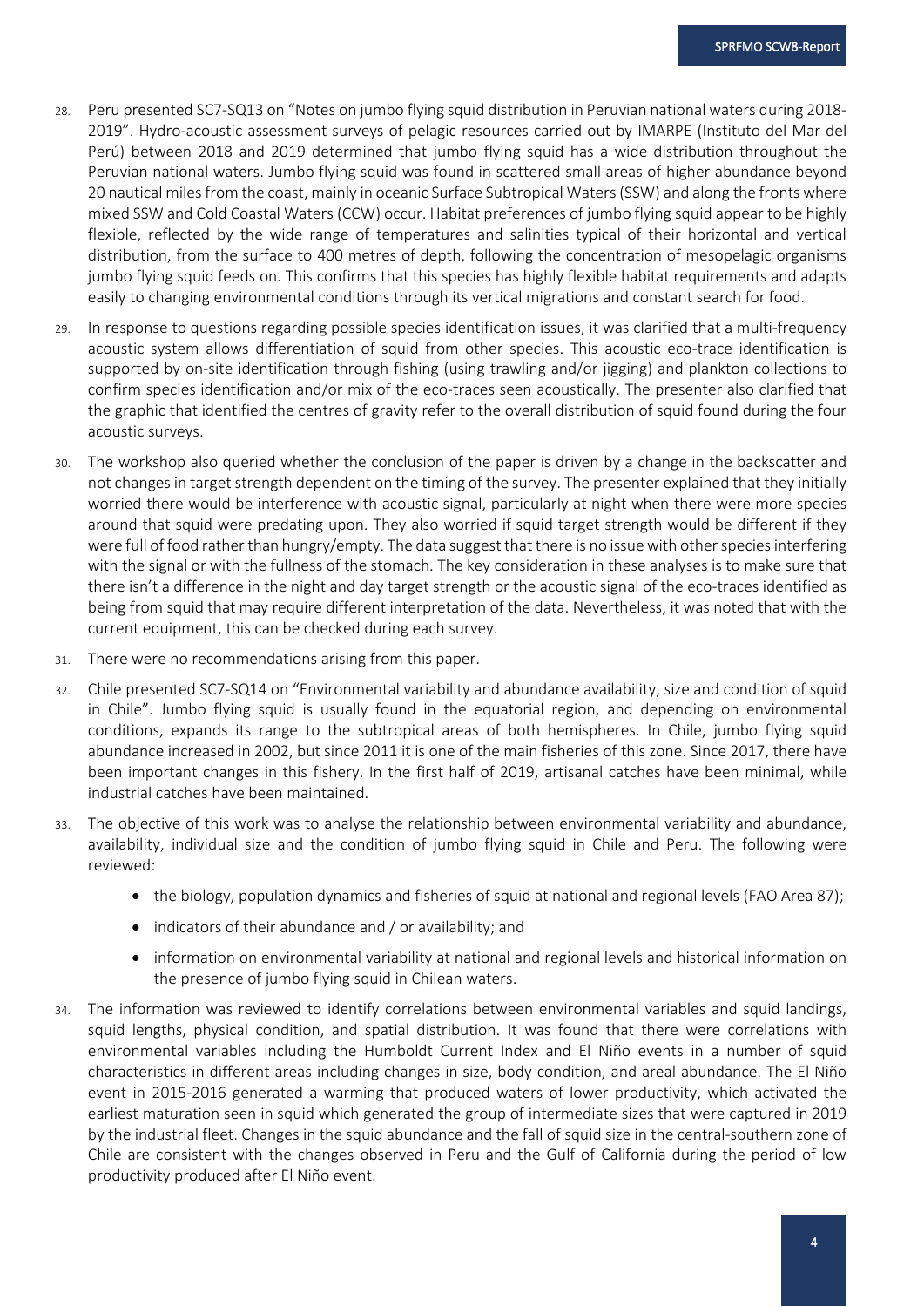- 35. Enquiries were made on why there is no drop in squid abundance in November and December given the statement that squid arrive in November and leave the following December. The presenter clarified that the new cohort of smaller squid arrives at that time and keeps the biomass stable. It was also clarified that the industrial fleet only fishes from January to August each year, so there is no industrial fishing from September to December.
- 36. The effect of trophic factors relative to the jumbo flying squid population was discussed and it was noted that surveys of other resources continue to provide information on changes in relative stock productivity. However, to date, changes have only been identified in chlorophyll but other aspects of the ecosystem are being evaluated, including jack mackerel.
- 37. There were no recommendations arising from this paper.

#### *3.2 Basic Biology*

- 38. Peru presented SC7-SQ04 on "Protocol for biological and biometric sampling of jumbo flying squid in use in Peru". The paper described the methodological procedures for the biological and biometric sampling of *Dosidicus gigas* in use by IMARPE, including relevant materials and methods. This includes description of the types and methods of biometric and biological data sampling, required sample sizes and frequency, anatomical sampling, and sexual maturity stages for gonadal maturity determination.
- 39. A number of workshop participants confirmed that they also have protocols for biological sampling, but noted that they are likely to be different because the intent of each regime may be different (e.g. stock assessment vs. monitoring).
- 40. The importance of having a standardised template for biological sampling, particularly measuring of squid length and staging of gonads, and number of animals per sample was reinforced by A. Arkhipkin.
- 41. The workshop recommended that the development of a biological sampling protocol should be added to the SC squid workplan for the future.
- 42. The invited expert Dr Arkhipkin presented a talk on temperature effects on the duration of life cycle of the eastern Pacific jumbo squid *Dosidicus gigas*.
- 43. To reveal possible interannual variability in the life span, statoliths were aged from mature females belonging to two modal size groups (<490 mm and >500 mm mantle length) collected before (1991-1996), during (1997- 1998) and after (1999-2011) the strong El Niño event in Peruvian waters. It was demonstrated that water temperatures encountered between the 3<sup>rd</sup> and 6<sup>th</sup> months of ontogenesis had the strongest negative effect on age. Together with weaker but significant negative effect coming from temperatures encountered during early life ( $1^{st}$  -3<sup>rd</sup> months) and later ontogenesis ( $7^{th}$  and  $8^{th}$  months), these temperature parameters (together with other environmental factors) were important to determine whether a given animal has a 1-year life cycle (matures early and attains small sizes), or 1.5-2 year life cycle (delayed maturation and large size). Appearance of the large form resulted in a substantial increase in population fecundity, and given favourable environmental conditions, drastically increased the abundance and especially biomass. Warmer temperatures at juvenile-early adult stage caused squid to mature earlier, and therefore complete their life cycle in 1 year at much smaller size, decreasing the population fecundity. The possible cause of a sudden increase in abundance of the large group of *D. gigas* in 2000-2001 was discussed. It was also noted that given the approximately 2 year life cycle of the large form with alternation of generations, two successive years of warm temperatures at juvenile – early adult period should substantially decrease the abundance of the large form of jumbo squid. It was shown to be the case in the last three years, when a strong El Niño event in 2015-2016 caused decrease in size of jumbo squid and corresponding decrease in its biomass in Peru in 2017-2018 and in Chile in 2018-2019.
- 44. The workshop noted that the correlation of expression of phenotype with temperature seemed similar to what was presented earlier (paper SC7-SQ03) without making any differentiation between age-groups, as done here. It was identified that differences may be expected due to the use of a different temperature index; the previous paper used the Peruvian Ocean Index which is using information very close to the coast, while this paper uses more oceanic sea surface temperature indices from El Niño regions 1+2 and 3 (tropical and subtropical eastern Pacific). It was also noted that environmental factors can affect all life stages of marine species, not just juveniles.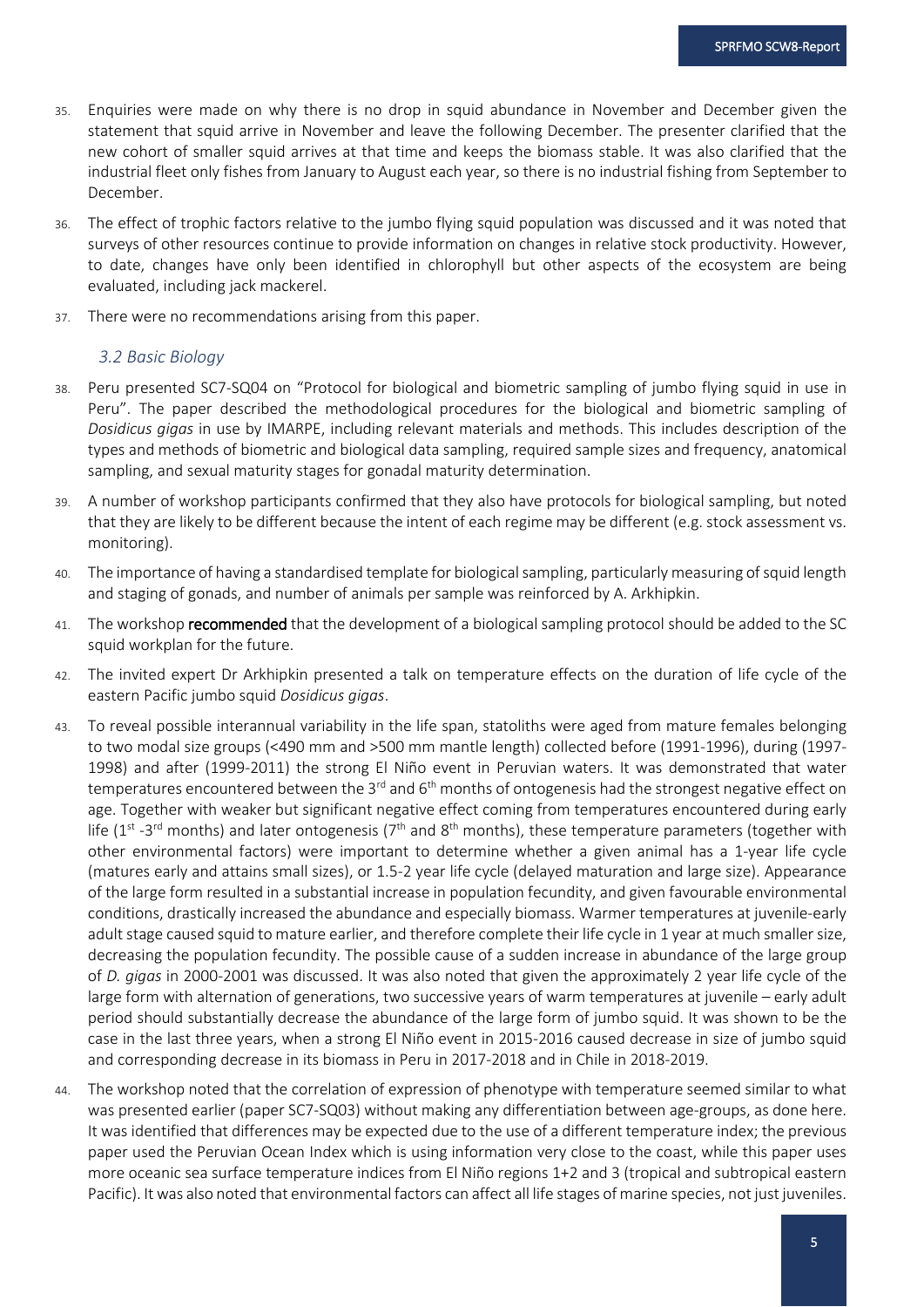- 45. It was noted that sea surface temperature explained only 13% of the variance and that squid have low egg mortality due to protective gelatinous egg masses. Jumbo flying squid are pelagic spawners in the open ocean, which is a safer environment because egg masses, larvae and small juveniles are far away from the coast, with fewer predators, and until they are larger than 3 cm they also remain above the main thermocline and don't migrate vertically. The presenter also noted trade-offs between growth and maturation in varying environmental conditions because squid become mature earlier in warmer waters.
- 46. The workshop noted the importance of knowing whether genotype plays any part in determining the phenotype expressed, for stock assessment purposes, but the presenter noted that given the plasticity of genomic expression, it is unlikely that the genotype plays any role in determining phenotype.
- 47. The workshop discussed the possible impact of salinity on the phenotype of the squid, but it was noted that it was not expected that salinity would affect growth and phenotype given the lack of variation in salinity in the open ocean.
- 48. It was noted that because of the wide variation in animal size, any eventual squid stock assessment should use animal numbers rather than biomass, and be able to follow cohorts with varying growth parameters through time.
- 49. The workshop noted the importance of food availability for growth, particularly of paralarvae and juvenile squid, but also that squid are not as limited in available prey as most finfish species given that their physical characteristics allow them to eat a wider variety of prey sizes.
- 50. Dr Arkhipkin clarified that El Niño area 3 was assumed to be a spawning ground, and El Niño area 1+2 was assumed to be a feeding ground for juvenile squid. The purposes of these assumptions was to name the temperature covariates, and investigate their correlation with ages of squid.

#### *3.3 Squid Assessment Data and Modelling Approaches*

- 51. The Secretariat presented SC7-SQ01 "Jumbo flying squid datasets held by the Secretariat". This paper identifies and describes jumbo flying squid data sets held by the SPRFMO Secretariat. It also shows a comparison of the data sets held by the Secretariat versus the FAO data series and provides some starter questions intended to progress a specific task contained in the 2018 work plan being – "Reconstruct historical total catch records including non CNCPs and non-members."
- 52. It was requested that the tables of catch be made available on the SPRFMO website.
- 53. The Secretariat agreed to follow up with affected delegations offline to resolve outstanding issues.
- 54. Chile presented paper SC7-SQ08 on "Direct evaluation of jumbo squid in Chile". The paper presents some results of the FIPA project 2015-16 "Direct evaluation of jumbo squid (*Dosidicus gigas*) in the south-central zone of Chile, methodological proposal". A number of studies were completed that focused on jumbo flying squid behaviour and trophic dynamics, but a few focused on estimation of the size, distribution, and geographical structure of jumbo flying squid stocks.
- 55. First, a literature review was completed on direct evaluation of jumbo squid, for which four methods were preselected and analysed; marking-recapture, swept area, hydro-acoustic, and fishing with jigging / lights. Secondly, a workshop was held with international experts, where the four selected methods were presented and the need to have an adequate tool to evaluate the stock of jumbo squid was discussed. A consensus was reached to use multiple methods to evaluate the squid resource. Finally, an exploratory cruise was carried out to test the methods selected for the evaluation (swept area, acoustics, and jigging / lights). The mark-recapture method was not used because jumbo flying squid is considered to have an open population. The prospecting cruise was carried out between June 3<sup>th</sup> and 29<sup>th</sup> 2016, which indicated that all three methods could be used to evaluate the stock. However, the choice of the best method was not entirely clear, as methodologies require further adjustments to achieve better results. Therefore, results from the study should be interpreted with caution.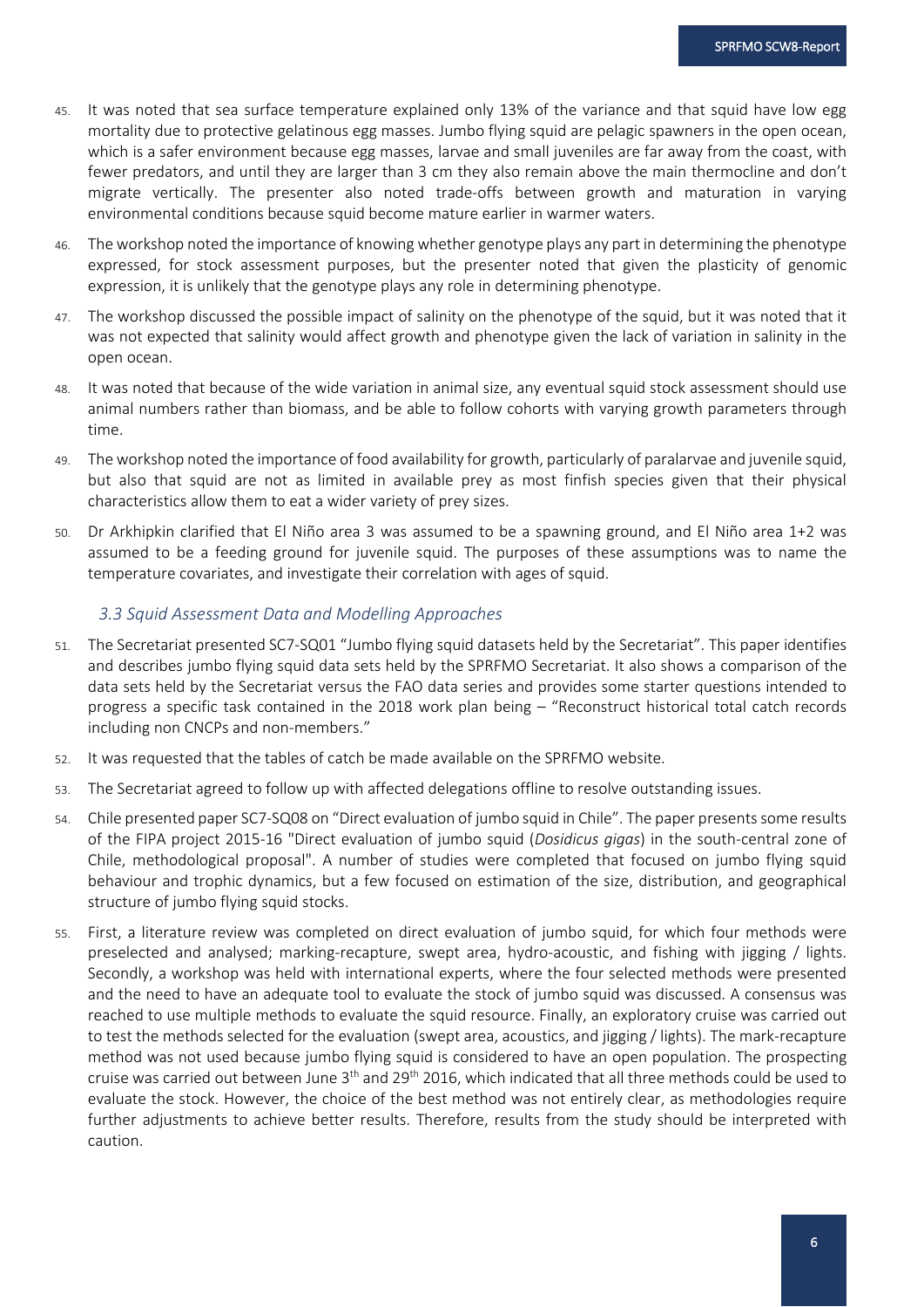- 56. Some participants considered that the paper did not accurately reflect all of the benefits of possible methods, in particular for hydro-acoustic methods. The workshop agreed that using hydro-acoustics would require some critical assumptions, in particular about target strength, but noted that all stock assessment methods rely on critical assumptions. It was noted that acoustic methods can be done much quicker than indicated, and can provide an index and possibly estimate biomass where information on target strength and size frequency distribution is available.
- 57. The presenter agreed that every method has pros and cons dependent on the particular area and objectives you are aiming to achieve. The paper was focused on the Chilean area, not the whole SPRFMO area and was done because it could be used as a biomass estimate and support the setting of TACs in the Chilean area. It was considered that there is too much uncertainty in target strength estimates to use hydro-acoustics for that purpose at this point in time.
- 58. There was a general discussion that the particular area, fishery, and intended use need to be considered at length when determining approaches to monitoring and surveying squid stocks. Some examples where surveys of recruitment before the fishing season are completed (e.g. US East Coast and Argentina) were provided that used different methods, depending on their areas.
- 59. It was identified that it might be useful to consider exploring a way to combine/integrate multiple types of surveys across multiple Members given the size and complexity of the SPRFMO squid fishery.
- 60. Peru presented SC7-SQ09 on "Monitoring system for the jumbo flying squid fishery in Peru". The paper describes the methodology used by the Peruvian Marine Research Institute, IMARPE, for obtaining biological and fisheries data and information from the local fishery for jumbo flying squid *Dosidicus gigas* as well as from scientific research vessels operating in Peruvian waters. The monitoring system described provides a standardised sampling and data recording tool to support the generation of reliable and comparable information in support of scientific research and timely decision-making with regards to the assessment and management of jumbo flying squid stocks and fisheries in Peru. Guidelines are provided on the material and methods used and steps to be followed according to the type of sampling site, the type of fleet and the type of information and data to be collected, including examples of the various forms used for compiling it. The methodology described in the paper is being applied by IMARPE for the gathering and systematic recording of fishery statistics as well as information and data on biological and population aspects of the jumbo flying squid at the main landing sites, research laboratories and on board fishing and scientific research vessels. It has been produced and published in IMARPE's Boletin (as Bol. Inst. Mar Perú. 33(2): 222-252) in two languages, Spanish and English side by side, and is presented here to assist in the consideration and discussions by the SPRFMO Scientific Committee of possible monitoring and sampling methodologies of jumbo flying squid used or to be used in the area of application of the SPRFMO Convention area.
- 61. The workshop **recommended** that standardise protocols be developed and agreed to improve the quantity and quality of fishery data and biological sampling information to support monitoring of the jumbo flying squid fishery in the SPRFMO Convention Area.

#### *3.4 SPRFMO Squid Assessment*

- 62. China presented SC7-SQ07 titled "Using a size-structure model to assess the Jumbo flying squid in the equatorial waters" by Luoliang xu, Gang Li, Jiaqi Wang, Xinjun Chen, Yong Chen. A size-structured model was used to assess the jumbo flying squid in the equatorial waters. The estimated biomass and recruitments from base scenario and two sensitivity scenarios have shown similar monthly trends. The preliminary results have shown the model's potential to parameterize the special biological characteristics of jumbo flying squid.
- 63. The workshop requested clarification on the nature of the increase in natural mortality in 27-40 cm long squid. The presenter clarified that this was based on an assumption that squid die very quickly once they have spawned and that the mortality weighting factors for different sized squid are derived from a function which identifies a proportion of maturity stage four squid based on available data.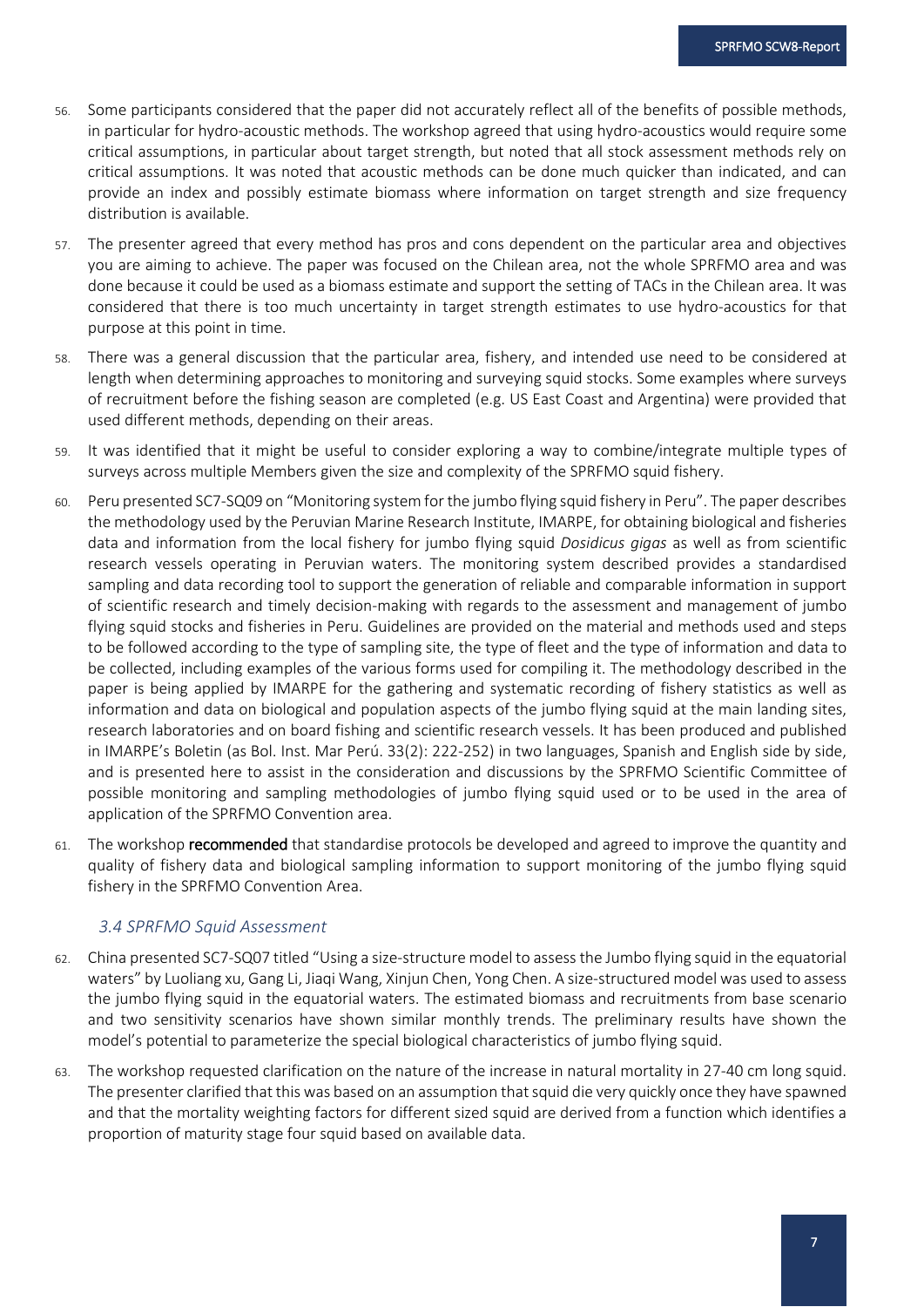- 64. The workshop discussed the assumptions of the model, including the potential effects of cannibalistic behaviour and squid movements on the estimates of proportion spawning and estimates of natural mortality, noting that there is not enough information to support modelling these aspects in more detail. It was also noted that should the stock assessment model be finalised, an MSE could be completed to evaluate the effects on the outputs of the assumptions.
- 65. There was further discussion about the assumption that this is an independent stock, which is considered unlikely, but was essential for the development of the model, and there is insufficient data to confirm or deny the assumption completely. The presenter highlighted that they are proposing that this would eventually incorporate data across all Members and assess the whole stock.
- 66. The workshop requested clarification around the sampling of squid, noting that all of the samples were of small squid, which creates a risk that some of them were medium or large phenotypes that had been sampled before reaching maturity (and therefore were not the small phenotype as assumed). It was clarified that all samples were from mature squid, but that males and females were not separated in the analysis, which might confuse the model given the difference in maturity timing characteristics of the two sexes.
- 67. The maturity function by month in the model was queried, and the presenter clarified that it was estimated combining data from all months, and therefore the stock assessment assumes that maturation and spawning is similar throughout the year.
- 68. The workshop discussed whether any time intervals had been explored, noting that other similar assessments used weekly time intervals. It was noted that there was currently insufficient data to use a shorter time interval, but that increased data collection could allow for it.
- 69. The workshop also noted the need to consider the particular characteristics of the SPRFMO jumbo flying squid stock when considering the most appropriate monitoring approach, including the species biology, regular migration of squid, and cannibalistic behaviour exhibited by squid.
- 70. The workshop noted that the size-structured model describes the population dynamics of jumbo flying squid in equatorial waters, but the current model should be improved to better capture the biological characteristics of the species.

### *3.5 Squid Workplan*

- 71. The Squid part of the current SC multiannual workplan was presented.
- 72. Some sections were updated and coordinating members identified. It was agreed that the workplan would be re-circulated after the meeting for further refinement during the main SC7 meeting.

### *3.6 Squid CMM Discussions*

- 73. The workshop noted that document SC7-Obs02 "Draft CMM for Jumbo flying squid" had been provided by CALAMASUR as an information paper intended to stimulate discussion and assist the SC in developing its advice to the Commission.
- 74. In general, following earlier discussions, and as indicated in the SC Workplan, workshop participants were very supportive of progressing a CMM for the squid fishery and identified some key components that should be considered by the Scientific Committee. These included data collection and submission requirements, and adopting precautionary management measures. However, there was no agreement on particular management measures that would be most appropriate and acceptable in a CMM at this time.
- 75. There was vigorous discussion about possible management measures, primarily focused on the level of information required to support implementation of either management approach.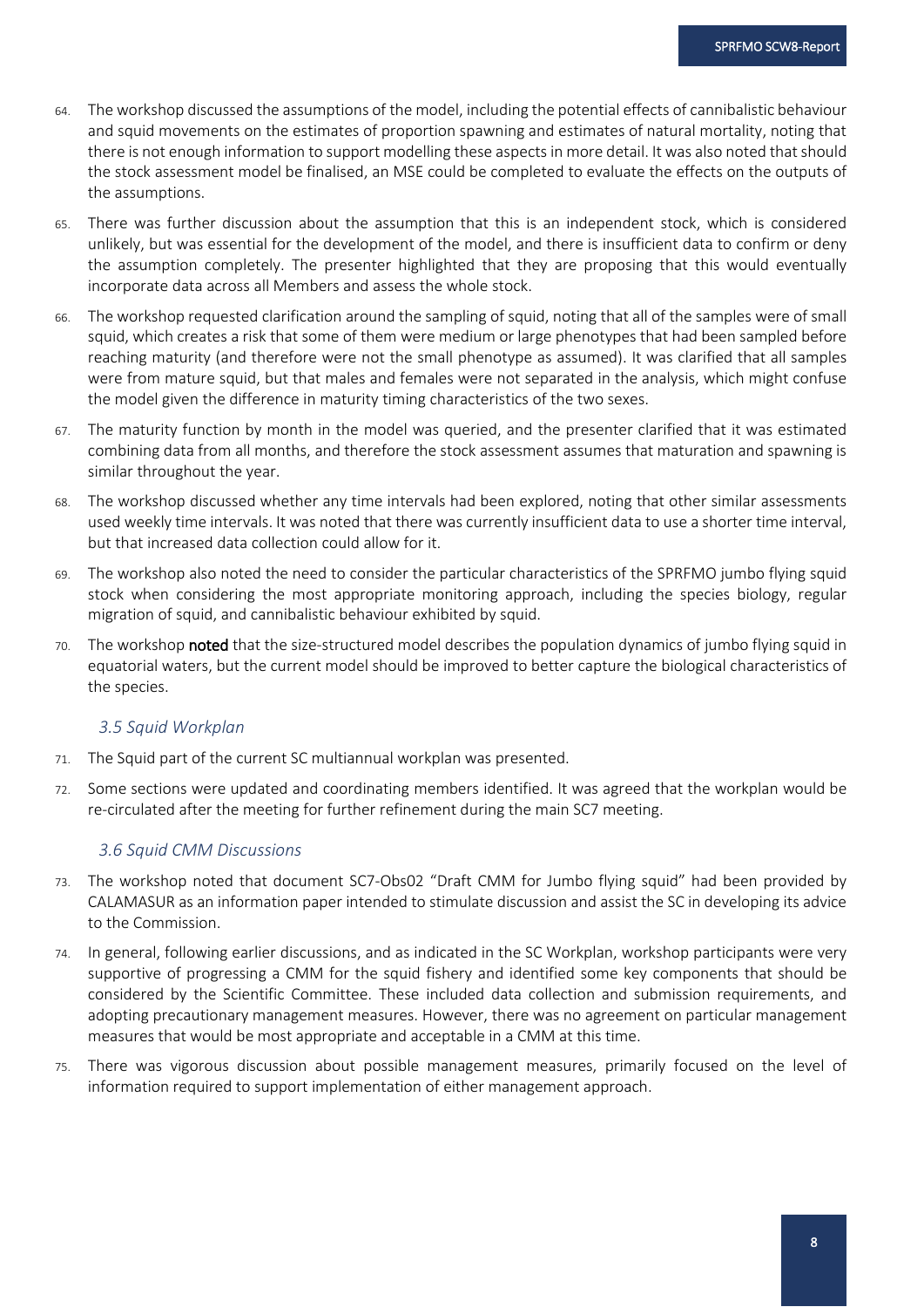- 76. For implementation of an effort limit, discussions focused on how to ensure that it is fishing power that would be managed, and the information required on current levels and types of effort to support setting such a limit. There were also concerns raised that the limit should not allow for changes in vessels or tonnage that would result in an increase in fishing power beyond an established vessel limit. It was proposed that dual effort limits could be applied, a limit on vessel numbers complemented by a limit on tonnage. It was noted that in the Falkland Islands (Malvinas), they have a defined effort 'unit' which is intended to ensure that effort management is managing fishing power and not just vessel numbers. Some Members noted that their domestic regulations require specific approval to increase tonnage or fishing capacity, but this does not apply to all Members and therefore needs to be considered when deciding on what type of effort limit could be set. The Secretariat clarified that information on registered vessels is available on the SPRFMO website to support any analyses of current fishing effort, and that fishing for jumbo flying squid in the Convention Area is almost entirely done with squid jigging, which might simplify this aspect.
- 77. Implementation of temporal and spatial restriction to protect spawning and nursery areas was proposed. A depletion model to estimate percentage of biomass escapement at the end of its fishing season in its EEZ has been explored in Chile, but there is concern that squid that survive (and 'escape') could be fished later when they migrate to spawning grounds (north of Chile and south of Peru).
- 78. In regard to possible implementation of temporal or spatial restrictions to protect spawning squid/ensure sufficient escapement, discussions focused on how much information is available to identify the timing and area of spawning, with a number of Members considering there to be insufficient information to support implementing restrictions at this time. Other Members considered that there was sufficient information to implement some temporal restrictions on fishing, especially temporal closure during the main spawning peak (September-November) as suggested by Dr Arkhipkin.
- 79. In general, there was not agreement on progressing a CMM at this time. However, in order to enable the Scientific Committee to have a robust discussion and identify key gaps, the views of each Member were recorded and are provided below.
- 80. China was supportive of freezing fishing effort through a limit on vessel numbers, and support the protection of spawning biomass in principle, but consider that more information is required to develop specific regulations.
- 81. Peru was supportive of some kind of freezing of fishing effort in the Convention area making the point that it should not just consider the number of vessels, but fishing effort in a way that explicitly incorporates fishing power. It suggested that temporary area closures during the peak of the spawning season could also be considered.
- 82. Chile considered more information and analysis is required to implement a limit on fishing effort, and was very supportive of implementing temporal restrictions on fishing to protect spawning squid. Chile considered that a workshop or workshops to better understand fishing effort would better support implementation of management measures, and for that reason considered that more time is required to develop and agree a CMM for squid.
- 83. Ecuador agreed with the proposition of Chile, considering that there is not enough information to limit fishing effort at this time.
- 84. The EU noted the potential for spawning timing and location to vary across years and noted that this might make it difficult to allocate a single closed area or season to protect spawning.
- 85. Korea wanted to take more time to consider the proposals before developing a position.
- 86. Under the principle that there would be regular review in following years, Peru supported freezing fishing effort, some kind of temporary restriction on fishing during spawning season (identified as between September and October, but with uncertainty), and also a possible mechanism to close the fishery if CPUE dropped below a certain point. Peru also reiterated the importance of including elements regarding data and information collection in any CMM to codify the commitment to good, relevant, and timely information being provided to the Secretariat.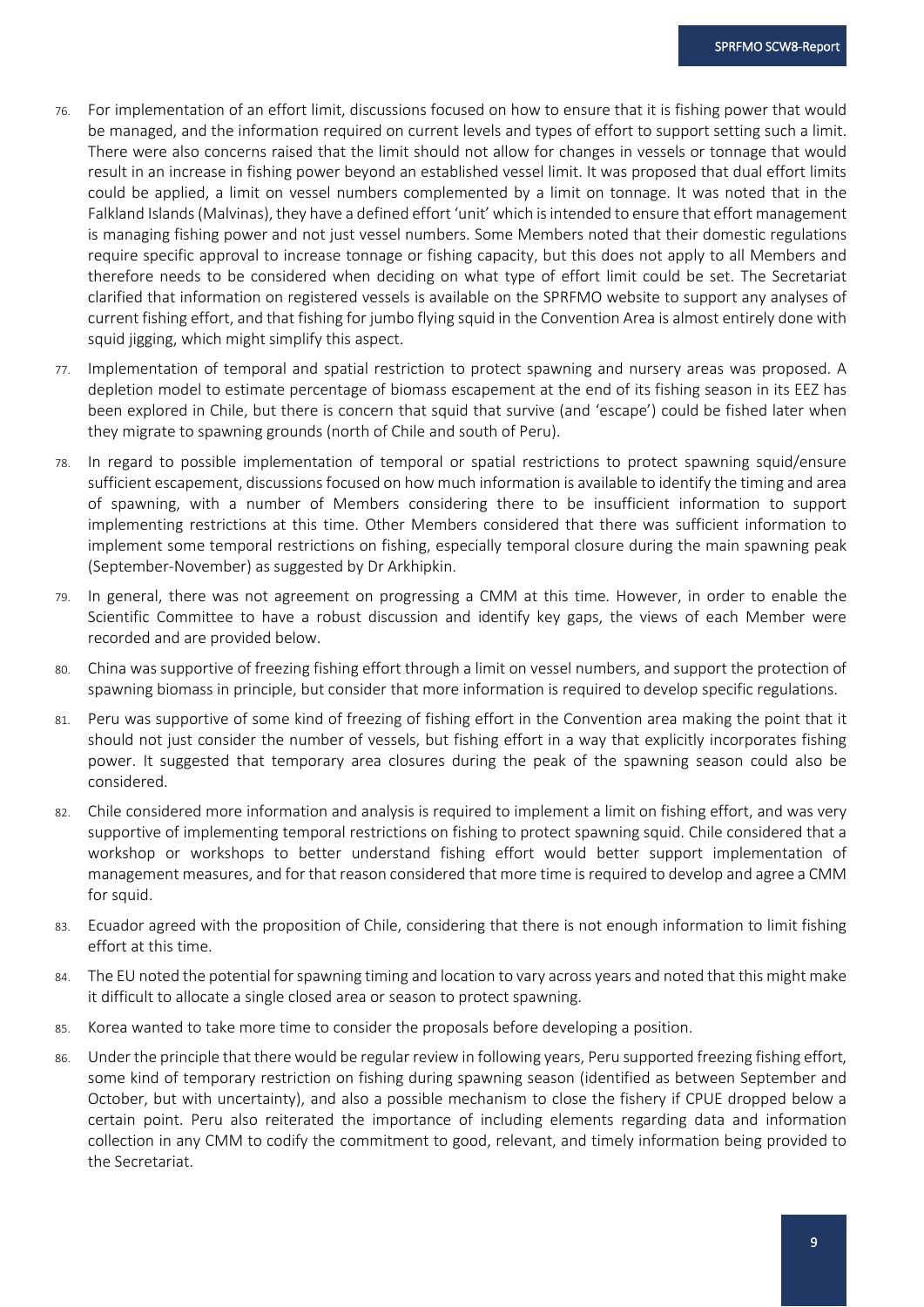- 87. Chinese Taipei agreed with the views of the Chinese delegation and considered that more information is required to implement temporary restrictions on fishing to protect spawning.
- 88. CALAMASUR noted the lack of agreement and suggested that the workshop recommends that the Scientific Committee should identify gaps that need further research to support temporal restrictions, noted that effort limits need to be based on operational effort (not registered effort), and highlighted the need to discuss at-sea sampling needs to support stock assessments and the associated observer coverage level requirements.
- 89. It was noted that there was no agreement on common elements for an appropriate CMM to be developed at this stage, but the workshop supported a future CMM including data gathering and reporting, catch limits, fishing efforts limits and temporal and spatial closure for the jumbo flying squid fishery.
- 90. The squid working group acknowledged and recommended that more information and studies would support development of more comprehensive management measures.

#### *3.7 Observer Coverage*

- 91. Korea presented SC7-SQ05 on "Observer report on squid jigging fishery in the SPRFMO Convention Area".
- 92. Information on the biology of the target species, *Dosidicus gigas* (jumbo flying squid) and components of the ecosystem which may be impacted by fishing were collected through observers on squid jigging vessels in the SPRFMO Area. Six species including the target were observed.
- 93. A total of 1,777 jumbo flying squid were measured for biological data and the overall mode of mantle length frequency was similar between both sexes. The dominant stage of maturity observed for both male and female jumbo flying squid was stage 3 (Mature). Stomach contents of sampled jumbo flying squid consisted primarily of cephalopods, fish, macrura, and seaweeds.
- 94. Squid jig fishing is mainly operated at night and doesn't discharge offal or other fish waste during operations. Accordingly, no entanglement of seabirds was observed during fishing operations. Using the biological samples collected by observers, age determination, prey composition, and genetic analysis is possible in the future. Korea is planning to strengthen its efforts to dispatch observers on squid jigging vessels.
- 95. There were questions about the guidance for observers to differentiate between Stage 1 and Stage 2 when staging gonads, and whether the bycatch of octopus was in pelagic waters or on or near the bottom. The presenter clarified that the primary difference in staging was size of gonads, but that there was a guide provided, and that the jigs rarely touch the bottom, so the octopus was likely to have come from pelagic waters.
- 96. Dr Arkhipkin queried the large squid seen in the south from September to October, and how they were caught given that it seems to be generally known that jigging machines do not catch large squid, but he noted that if the catch of large squid is accurate, the timing of larger squid coming into the area is consistent with the Chilean view of the squid life cycle. The presenter explained that they use variable squid jigging machines to catch jumbo flying squid, and that there were some adjustments by experienced captains made to enable the catch of large squid.
- 97. China presented SC7-SQ06 titled "Preliminary Simulation Study of the Observer Coverage Rate Estimation for the squid jigging fishery based on 2018 China Observer Program". A total of more than 25,000 samples were collected from the observer programme from 2018 to 2019, most from an on-board observer monitoring programme. Increased observer monitoring could provide information with higher quality. The optimal coverage rate could not be determined with the current dataset. However, it was found that an observer working on the same vessel for the whole fishing season may not be necessary.
- 98. The presenter suggested that increasing observer numbers, improving the sampling methods and sharing data from fishing entities to design a science-based observer programme would support future work and stock assessment of squid.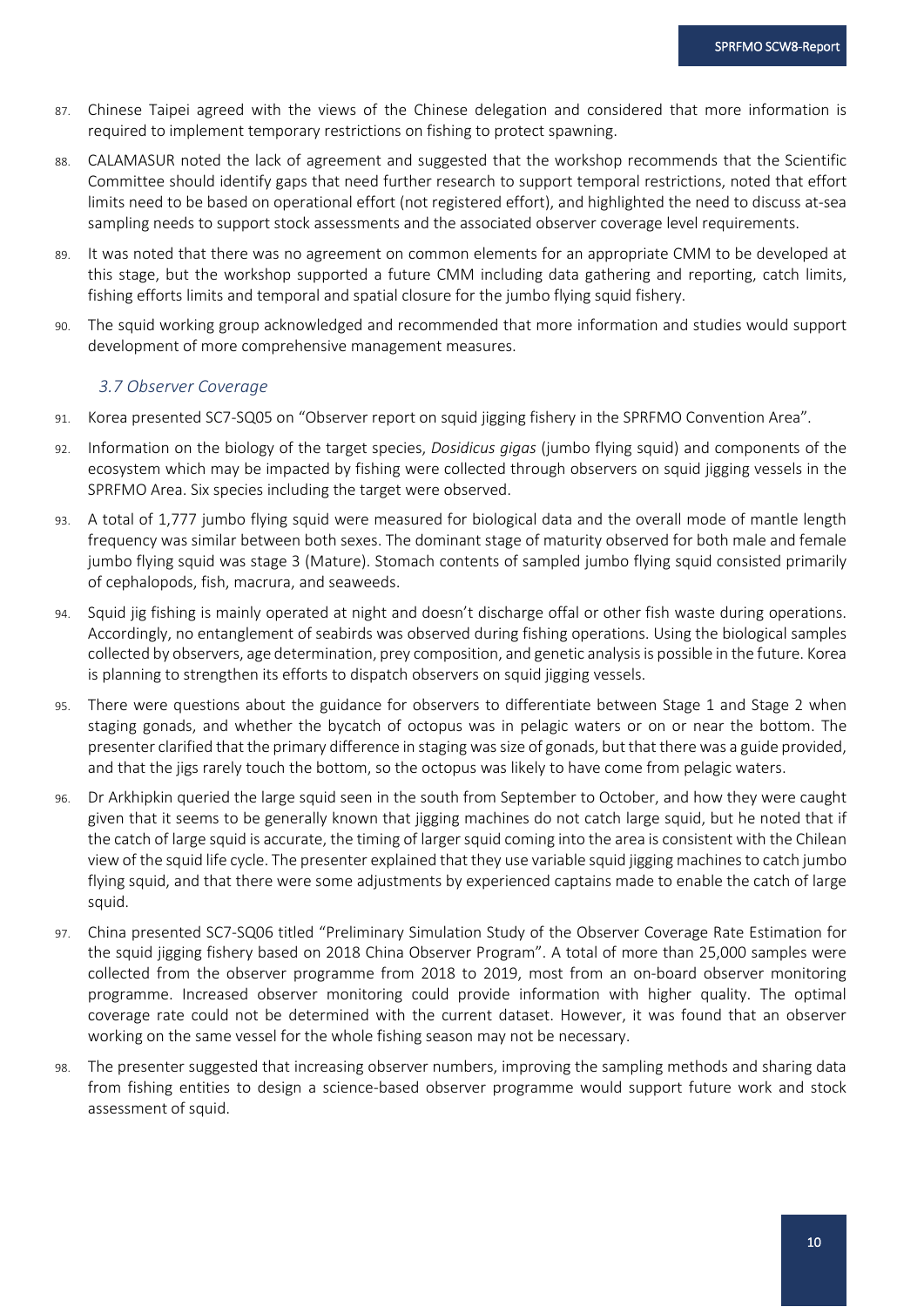- 99. The workshop noted the limitations on the data that currently supports the simulation, in particular the limited range of squid sizes in the samples. They expressed an expectation that if there was a wider size range, or more mixed sizes in the samples, that more observer coverage would be estimated as necessary. The presenter clarified that there were at least two phenotypes in the data, although acknowledged that they weren't generally present at the same time. The presenter also emphasised that the basic assumption of the simulation study was that the observer data were representative of the entire population and having more observers and observer data would improve the data's representativeness.
- 100. The presenter clarified that large squid are caught by hand jigging in particular areas where it is known that large squid are more common.
- 101. It was noted that more observer data are needed to estimate the difference in size composition of catch among fishing vessels and the sampling methods could be improved.
- 102. The workshop recommended that more observers would be needed to improve the data collection.

#### *3.8 Connectivity*

- 103. Peru presented SC7-SQ10 on "Protocol for the collection of jumbo flying squid *Dosidicus gigas* muscle tissue for molecular analysis used by the Instituto del Mar del Peru (IMARPE)". Several molecular techniques from the traditional to the recent NGS (Next Generation Sequencing) can be used in population genetic analysis for the evaluation of different levels of variability throughout a species genome. The application of a particular molecular technique depends not only on the resolution of the genetic variability but also on the sampling design, including factors such as periodicity, spatial distribution, quality and type of tissue and DNA available, DNA integrity, etc. A critical aspect to consider, is the tissue collection and preservation to guarantee the quality of DNA and avoid degradation over time, allowing its use for long field studies. Therefore, the use of lab protocols is important to ensure that different methods are performed with safe procedures.
- 104. The paper provided a detailed description of the methodology that IMARPE is considering for biological sampling of jumbo flying squid, specifically for population genetic analysis. Details were given for catch, preparation of the work area, sample collection and its conservation, along with a scheme of collection sites in representative areas of the Peruvian jurisdictional waters. Finally, they noted the importance of using a standardised protocol for the evaluation of the jumbo flying squid in order to compare species distribution patterns.
- 105. The squid working group **agreed** to coordinate standardised approaches for genetic sampling and sharing of samples/specimens.
- 106. Peru presented SC7-SQ11 on "RAD sequencing technology for the evaluation of the population genome variability of the jumbo flying squid *Dosidicus gigas* in Peruvian waters." The jumbo flying squid *Dosidicus gigas* exhibits a complex structure along its distribution in the Pacific Ocean. Different groups of individuals showing contrasting size, growth rate and sexual maturation time have been reported, and great interest exists in knowing the spatial and temporal distribution of their genetic variability related to these phenotypic groups. Although genetic studies have been carried out on this species, only a few loci have been successfully evaluated. Even more, the difficulty of generating genomic information in non-model species, like the jumbo flying squid, with large and complex genomes is well known; so several markers should be considered to strengthen population structure inferences. Increasingly population genetic studies are using RAD sequencing for identifying single nucleotide polymorphisms (SNPs) in whole genomes, because it is considered a more sensitive tool that could elucidate population patterns in organisms with dispersal potential and high connectivity among distant populations. In this sense, IMARPE has elaborated an instructive guide for tissue sampling and proposed the use of ddRAD-seq method to perform population genetic analysis of *D. gigas* across its latitudinal and longitudinal distribution in the Peruvian jurisdictional waters.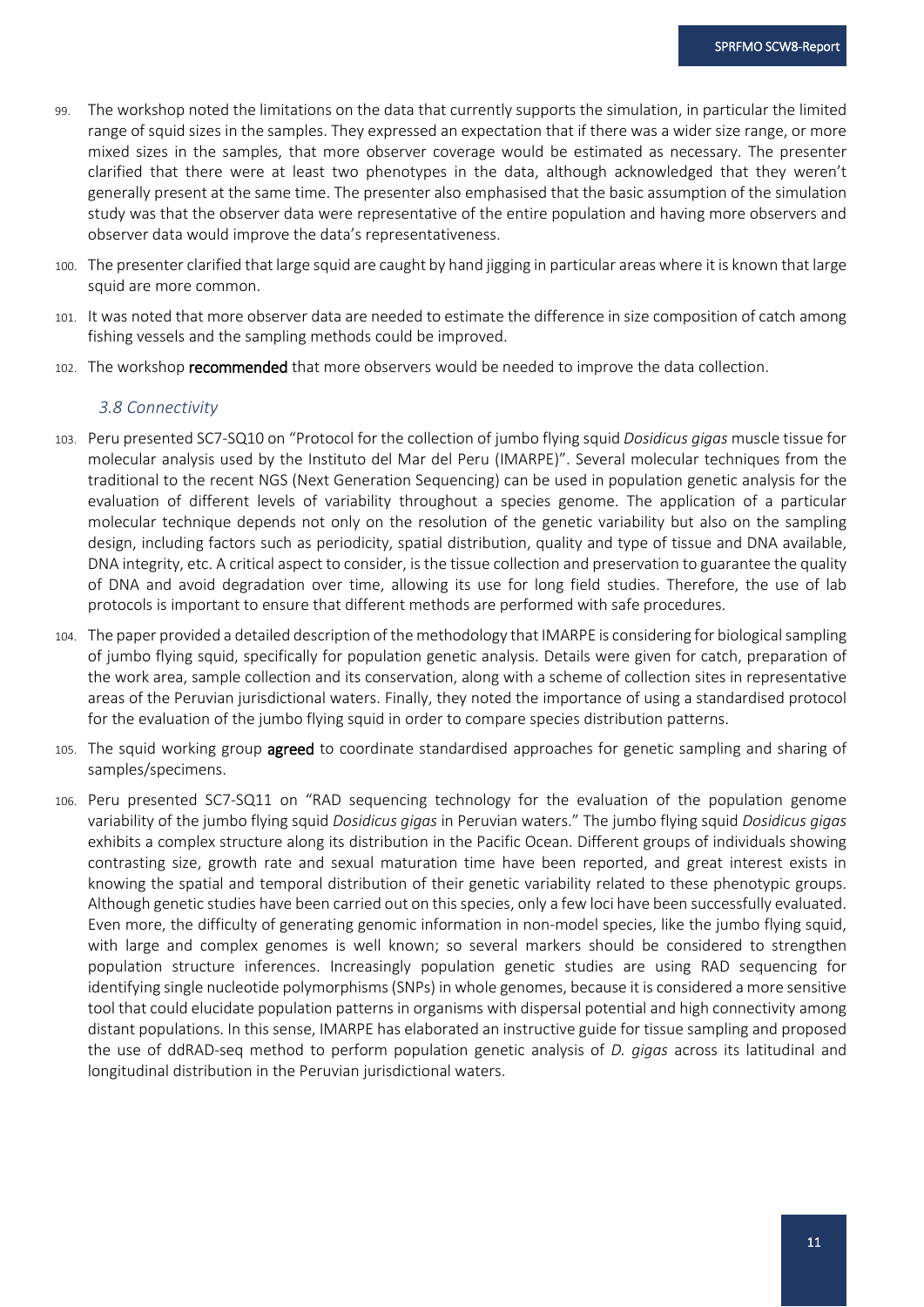- 107. The working group asked about the potential for this technique to allow differentiation between stocks on a timeframe relevant for management of the squid fishery. The presenter clarified that this method is similar to that being done by China (see SC7-SQ12) in that both are high-throughput techniques for the evaluation of SNPs in genomes, and that the interpretation of results, including relevant timeframes, is dependent on the marker being used. Looking across a number of genetic areas can allow you to look at relevant timeframes. The presenter also noted the importance of collecting the associated biological information from squid being sampled for genetic analysis to help correlate genetic and phenotypic characteristics.
- 108. The Chair also asked if there were any results available that might show genetic difference between large and small squid. Peru responded that results are expected to be available at the end of 2019 or early 2020.
- 109. China presented SC7-SQ12 titled "Genetic diversity and population structure of *Dosidicus gigas* in the Southeast Pacific Ocean based on genome-wide SNPs by genotyping-by-sequencing" by Congcong Wang, Gang Li, Bilin Liu, Xingxing Hu, Hao Xu. Based on the simplified genome sequencing technique of Genotyping-by-sequencing (GBS), the genetic structure and diversity of large and small phenotypes of *D. gigas* in the southeast Pacific Ocean were studied in this paper by using Single Nucleotide Polymorphisms (SNPs) markers. The result showed that the GBS technique was suitable for evaluating the genetic diversity of cephalopod with high diffusion potential. In terms of genetic diversity, the two phenotypes have shown a decline in genetic diversity and loss of heterozygosity. According to population differentiation, the two phenotypes did not differentiate significantly and did not form geographical isolation, so they could be managed as a whole.
- 110. The group noted that in order to obtain a more accurate population genetic structure of jumbo flying squid, we need to expand the sampling area and increase the number of samples in the next step. In the study of the population's genetic structure of *D. gigas*, it's more appropriate to use the high resolution molecular markers, such as SNPs, and apply the same technology to obtain and analyse SNPs, for example the GBS or RAD-seq. The presenter suggested sharing sequencing data among members.
- 111. Considering the difference between sample numbers of small (n=30) and large (n=8) squid used in their study, the workshop queried whether a larger sample size, particularly of the big squid, would give more ability to differentiate between large size-group and small size-group squid, and if so, what sample size would be considered to be enough for that. The presenter agreed that more samples, and equal sample sizes from the two (or three) group-sizes would improve the confidence in the results.
- 112. The presenter clarified that all samples were from mature squid to be certain that they were of the relevant phenotype since non-mature small squid might grow to be large squid by the time they mature. The workshop also queried why there were none of the medium sized squid phenotype included in the analysis. The presenter clarified that this was due to limited samples, and noted that the analysis could include all three phenotypes if samples were available in future.
- 113. It was suggested that it would be useful to identify and agree standardised protocols for sample collection and storage, and agree on sample sizes that will support statistically robust answers.
- 114. The workshop noted that this work suggests a single genetic metapopulation for jumbo flying squid in the Southern Pacific Ocean.
- 115. The workshop discussed the level of confidence in the result from the analysis, noting that it looked only at a small number of loci, and genetic differences could be potentially in other loci not being analysed in this work. It was identified that squid have highly variable genetics, and that there is a difference between genetic variability and differentiations between stocks of the same species. However, the presenter clarified that they did not expect a different result if they looked across a higher number of loci. It was noted that having two Members using similar, but slightly different techniques at the same time will provide more confidence in the outputs, and that the Peruvian study is expected to report back at the end of 2019 or early 2020.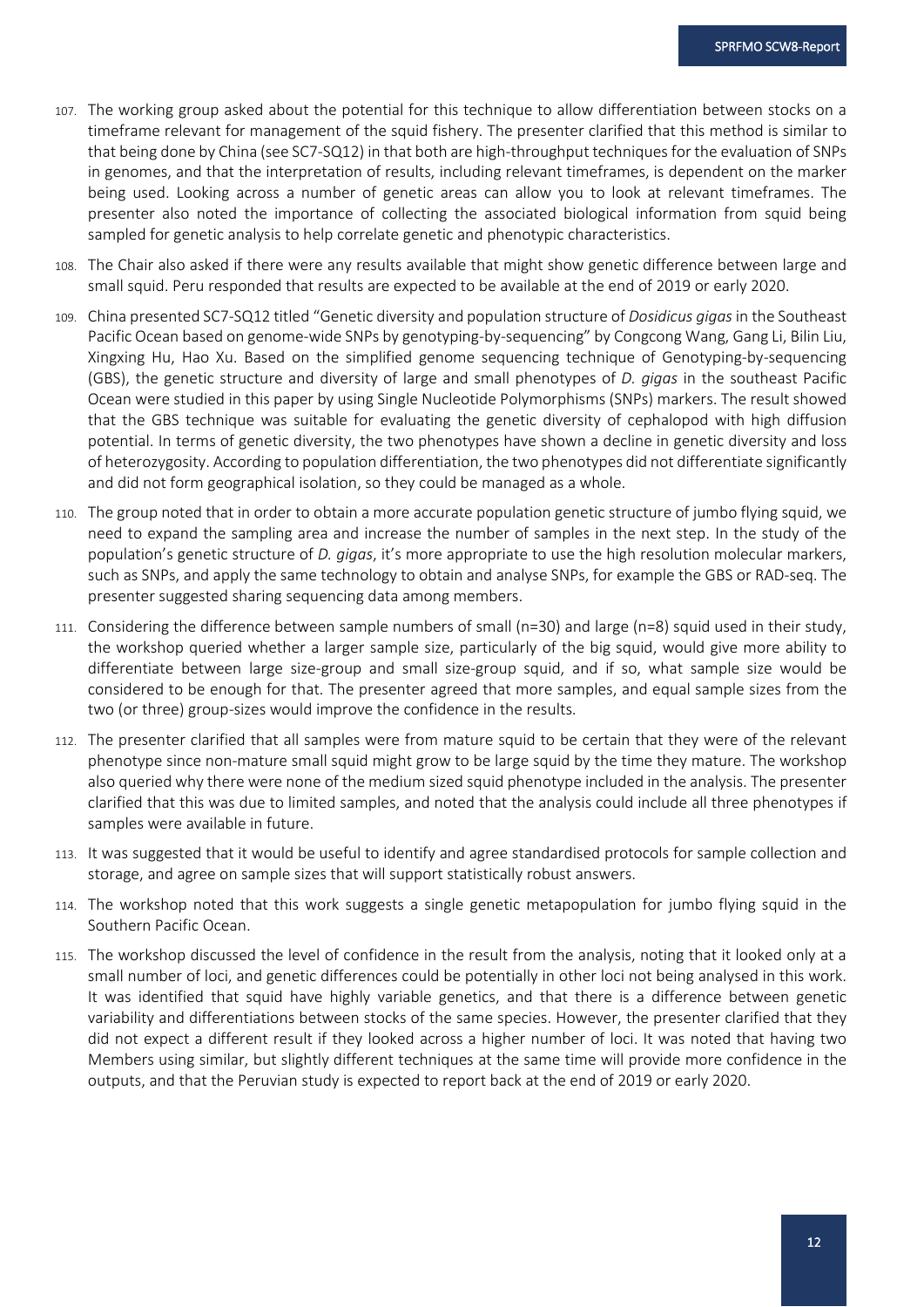- 116. Dr Arkhipkin clarified the importance of separating genetic variability and diversity from the separation of genetic populations. If the results show that genetic diversity is large, but all intermixed, we are dealing with a single, highly diverse, population, but if the results show statistically that the groups are separated, it means that they are genetically distinct and therefore do not represent a wider metapopulation. The workshop noted that the purpose here is not to identify a separate species, but it is to look at possible population subunits that might be of interest for stock assessment and fisheries management purposes, so the genetic differentiation may not need to be as clear.
- 117. It was noted that the samples used in the study were from different areas, all of the small squid were from the equatorial region, and large squid were from the Convention Area further south. The workshop asked if there were any plans to cross-validate, noting that it is likely not possible to find large squid in the equatorial region and that although it would be ideal to have samples from all three phenotypes in the same area, it is likely not possible.
- 118. The workshop noted that the results from the study by China would likely have been considered sufficient to inform management in other regimes (e.g. Patagonian shelf), so it should not be ignored, but agreed that more work is required.
- 119. The workshop suggested that the two genetic analysis approaches could be combined and/or used simultaneously to have more confidence in the results.
- 120. The workshop noted an initial need to wait for the results of the Peruvian study to be able to identify if there are any particular benefits to follow one method over the other. They also noted that in genetics, a sample size of 20-30 is generally considered to provide statistically robust results, and once you have some results, sample sizes can be reduced. It was identified that it would also be important to analyse the genetic differences across characteristics other than just phenotype to identify possible differences in groups other than sizes, related to sex, maturity stage, etc.
- 121. It was also noted that last year there were no genetics experts involved in the discussions and felt that their recommendations this year with regards to sampling and methodology should be incorporated into this year's advice on sampling and analysis protocols.
- 122. The workshop agreed that all Members that fish for squid have the capability to collect genetic samples, and recommended that the genetic analysis programme be coordinated by Peru and China working with other members using a standardised sampling protocol.
- 123. It was noted that there are other stocks of jumbo flying squid in other parts of the eastern Pacific such as Mexico and United States where there may be similar work going on. It might be beneficial to get in touch with them to get some samples for comparison with the South Pacific stocks to help identify where genetic changes are most likely to be. It was identified that those stocks are not within the Convention Area, and that efforts should focus on the stocks in the Convention Area, but noted that there may be some scientific benefit to engaging with genetics experts in those areas who are working on *D. gigas* and suggested that those experts be invited to engage on this programme.
- 124. The squid workshop **noted** that there are other stocks of jumbo flying squid beyond the South Pacific, and recommended getting some samples for comparison to help support the investigation and validation of stock structure.
- 125. The squid workshop **agreed** to use standardised approaches for genetic sequencing, and sharing of genetic markers.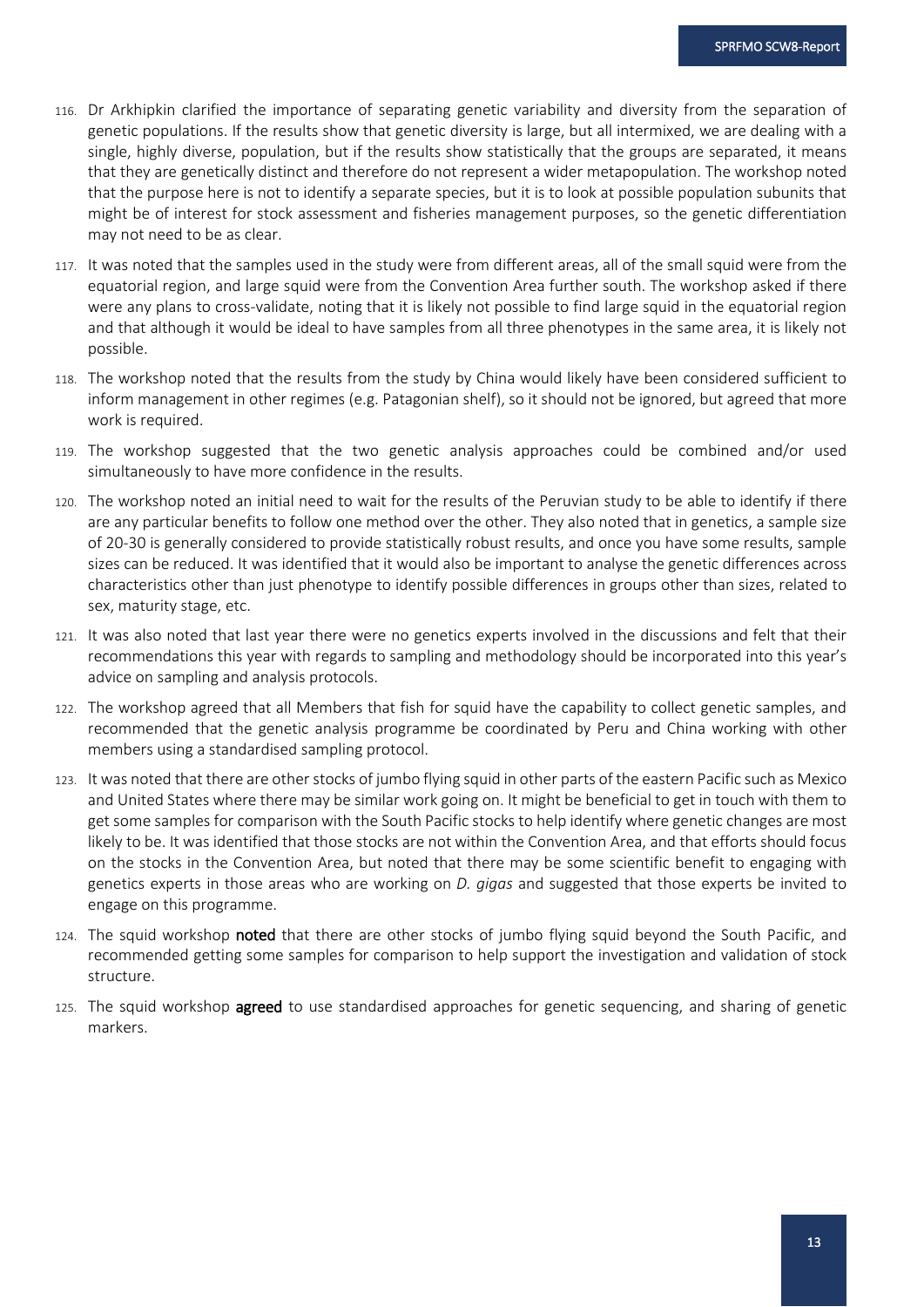#### *3.9 Other Squid Topics*

- 126. Dr Arkhipkin presented a report on usage of statolith chemical signatures to confirm ontogenetic migrations of the squid *Doryteuthis gahi* around the Falkland Islands (Malvinas) in the Southwest Atlantic. The population consists of two temporally distinct spawning cohorts, inferred to have markedly different patterns of migration and timings of ontogenetic events. Ontogenetic migrations of each cohort were confirmed by analysis of the chemical composition of statoliths collected from both cohorts in two consecutive years. Trace element concentrations were quantified using laser ablation inductively coupled plasma mass spectrometry (LA ICP-MS), to determine temporal and cohort-specific variation. Individual ablation craters, ablated in a transect from the nucleus to the rostrum edge, were aged to produce high-resolution elemental chronologies. Generalised additive mixed models (GAMM) indicated that cohort and life history stage had a significant effect on Sr:Ca and Ba:Ca concentration ratios. Sr:Ca and Ba:Ca ratios were both negatively correlated with near-bottom water temperature, with Ba:Ca also potentially correlated to depth. Statolith elemental fingerprints have useful applications as natural tags, discriminating between spawning cohorts. Dr Arkhipkin suggested drafting a proposal on usage of microchemistry analysis to identify intrapopulation structure of jumbo squid in the Southeast Pacific.
- 127. He then presented on management of the Patagonian longfin squid *Doryteuthis gahi* in the Falkland Islands (Malvinas). The fishery management of *D. gahi* is based on the strict control of fishing effort. The choice of effort limitation as the primary management tool was made taking into account an annual life cycle and high variability in abundance from year to year. With a very weak stock-recruitment relationship the management target has been to maintain spawner escapement biomass above a level that appreciably decreases the probability of poor recruitment (currently 10,000 t for each cohort). In-season monitoring remains important to allow the possibility of reducing effort in years where a low recruitment implies that a constant harvest rate will not be sufficiently conservative. Several management measures are currently in force to conserve the squid stocks. Temporal restrictions (in the form of the early closure of the fishery season) may be used in cases when in-season estimations of stock size show that the stock is approaching a minimum escapement level. Spatial restrictions (in the form of areas temporally or permanently closed for fishing) may be used to prevent the fishing of dense schools of small juvenile squid during their offshore feeding migrations. The locations and timings of closed areas may vary interannually depending on environmental conditions, which determine the distribution of young squid. Reductions in fishing effort could be used in case of predicted poor recruitment of *D. gahi* for a given fishing season, though predictive ability is limited at present. If assessments indicate that minimum spawning stock biomass targets were not met then effort may be reduced in following seasons to take account both of the fact that recruitment may have been reduced and that fleet performance may have been underestimated. The current management practice, in the form of fishing effort regulation by restrictions in number of licenses, together with in-season spatial and temporal restrictions of the fishery is flexible enough to conserve the stocks of short-lived *D. gahi* around the Falkland Islands (Malvinas) at a sustainable level.
- 128. It was noted that the CMMs in the Falklands Islands (Malvinas) serve a variety of purposes, including allowing for spawning escapement. The extent that this sort of approach requires a stock assessment before it can be implemented was discussed for jumbo flying squid. Could a CMM based on, for example temporal or spatial patterns require having good knowledge of where and when spawning occurs. The group noted that a stock assessment would likely be required. Also, knowledge on the life cycle and demography of squid would be essential to developing defensible temporal and spatial CMMs.
- 129. It was noted that if chemical analysis of statoliths was going to be proposed for *D. gigas*, it would be good to complement it with genetic studies. Dr Arkhipkin agreed that simultaneous sampling of statoliths for chemical analysis and genetic samples from the same individual squid would be advantageous.
- 130. The workshop noted an alternative perspective on the protection of spawning squid given their biological characteristics. If they die shortly after spawning and they are not fished, this may result in lost catch that is just going to die and not be available to the fishery. Other workshop participants agreed, and noted that the overall objective is to ensure that there is sufficient escapement of squid, i.e., ensuring that enough females make it to spawn which could be achieved by temporarily protecting spawning areas, or by limiting catch or stopping fishing altogether if a cohort is reduced below a certain level (possibly measured by CPUE).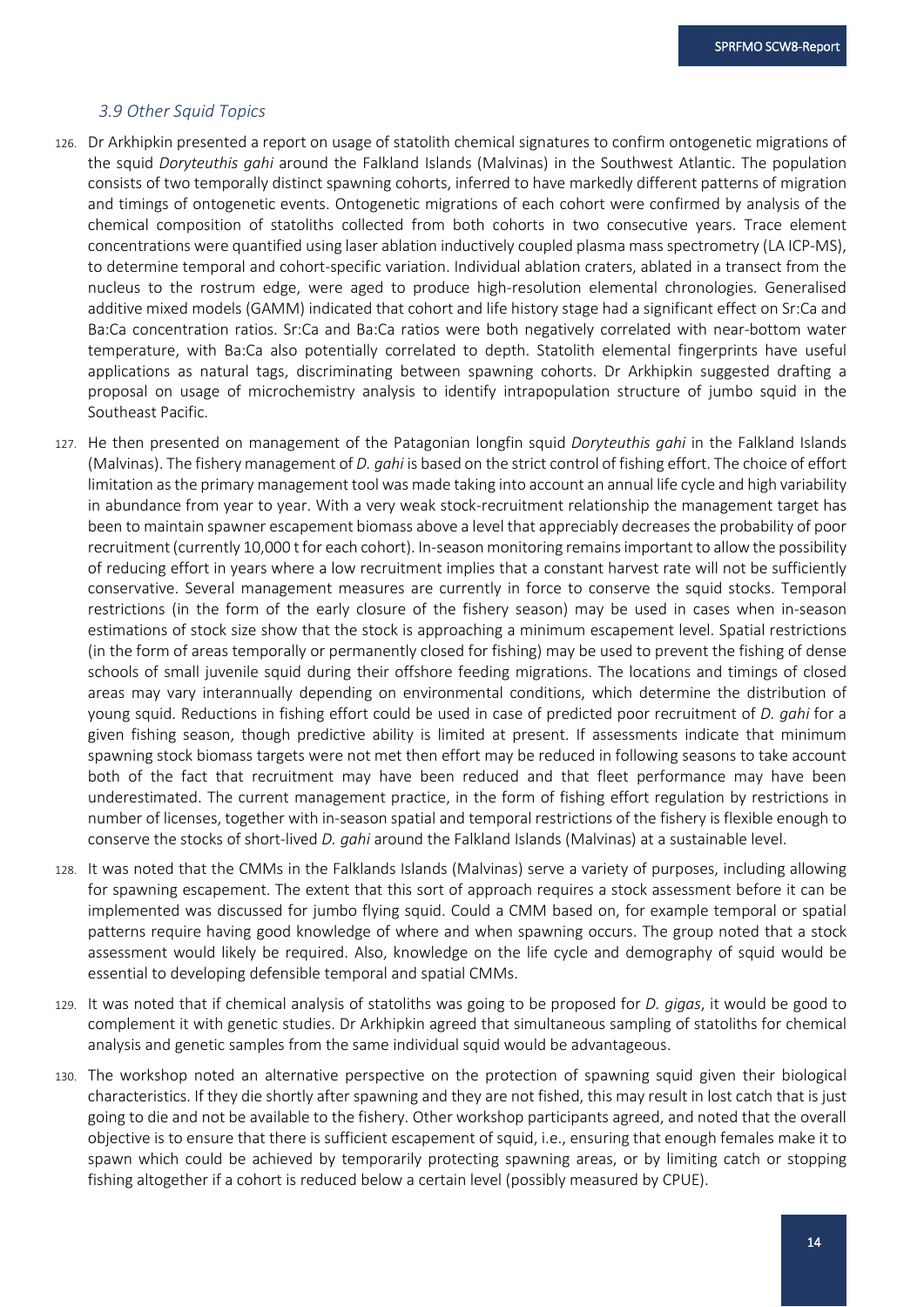- 131. The workshop suggested that statolith samples should be collected whenever genetic samples are being collected to enable future chemical analyses.
- 132. The squid working group recommended that alternative microchemistry studies of statoliths of jumbo flying squid be done to verify their population structure.

### <span id="page-18-0"></span>4. Recommendations to SC7

- 133. The squid working group made the following recommendations to SC7:
	- 1) Notes that important steps forward have been made with respect to stock assessment and genetic studies for jumbo flying squid but there is still much work to do including understanding the phenotype dynamics, improving the quantity and quality of fishery data and biological sample collection.
	- 2) Notes that the size-structured model describes the population dynamics of jumbo flying squid in equatorial waters, but the current model should be improved to better capture the biological characteristics of the species.
	- 3) Agree to develop data templates to support stock assessment and monitor the fishery of jumbo flying squid.
	- 4) Agree to coordinate standardised approaches for genetic sampling.
	- 5) Agree to coordinate the use of standardised approaches for genetic analysis based on high throughput techniques, sharing of the sequencing data.
	- 6) Agree to do alternative studies on fine population structure of jumbo flying squid using microchemistry of their statoliths.
	- 7) Agreed to make a workshop on the study of fishing effort dynamics and fishing power estimates.
	- 8) Note that there are other stocks of jumbo flying squid in other parts of the north-eastern Pacific, and recommends getting some samples for comparison with the South Pacific stocks to help support the investigation and validation of stock structure by using samples taken from known, separate stocks.
	- 9) Notes that in order to address Recommendations 108 (a) and 178 (c) by the Review Panel, the workshop participants supported a future CMM including data gathering and reporting for the jumbo flying squid fishery with several possible management approaches including catch limits, fishing efforts limits and temporal and spatial closures being discussed.
	- 10) Notes that there was no agreement on common elements for an appropriate CMM to be developed at this stage and an acknowledgement that more information and studies would support development of more comprehensive management measures (on hold).

### <span id="page-18-1"></span>5. Adoption of Report and Meeting Closure

- 134. Various draft versions of the report were circulated during the main SC7 meeting and participants were asked to review the draft with a view to adopting it during the thirdday of the main SC meeting.
- 135. The report was adopted at 9:45 am on 11/10/2019.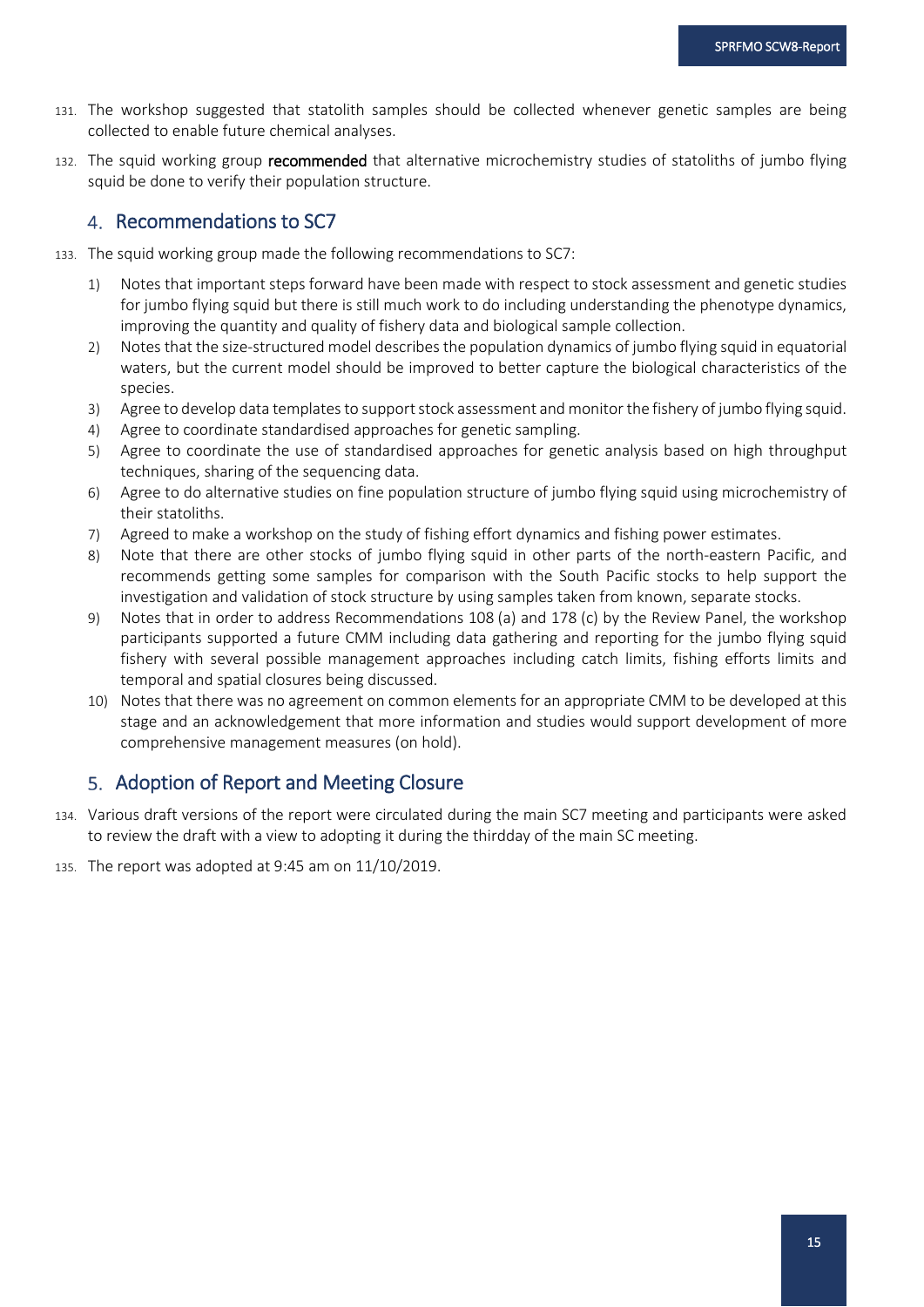

## SPRFMO SCW8-Report

## Annex 1. List of Participants

### <span id="page-19-0"></span>SQUID WORKSHOP CHAIRPERSON

NAME: Gang LI AGENCY: Shanghai Ocean University ADDRESS: 999 Huchengring Rd, Shanghai, 201306 EMAIL: [g-li@shou.edu.cn](mailto:g-li@shou.edu.cn)

### **MEMBERS**

#### AUSTRALIA NAME: Lee GEORGESON AGENCY: Department of Agriculture ADDRESS: 7 London Circuit Canberra 2601 ACT EMAIL: [lee.georgeson@agriculture.gov.au](mailto:lee.georgeson@agriculture.gov.au) CHILE NAME: Mauro URBINA AGENCY: Subsecretaria de Pesca y Acuicultura ADDRESS: Bellavista 168, Valparaíso EMAIL: [murbina@subpesca.cl](mailto:murbina@subpesca.cl)  NAME: Marcos TRONCOSO AGENCY: Subsecretaria de Pesca y Acuicultura ADDRESS: Bellavista 168, Valparaíso EMAIL: [mtroncoso@subpesca.cl](mailto:mtroncoso@subpesca.cl) NAME: Ignacio PAYA AGENCY: Instituto de Fomento Pesquero ADDRESS: Av. Blanco Encalada 839, Valparaíso EMAIL: [ignacio.paya@ifop.cl](mailto:ignacio.paya@ifop.cl)  NAME: Aquiles SEPÚLVEDA AGENCY: Instituto de Investigación Pesquera ADDRESS: Avda. Cristóbal Colón 2780, Talcahuano EMAIL: [asepulveda@inpesca.cl](mailto:asepulveda@inpesca.cl) **CHINA** NAME: Luoliang XU AGENCY: Shanghai Ocean University ADDRESS: 999 Huchengring Rd, Shanghai, 201306 EMAIL: [xllxxxlxy@yeah.net](mailto:xllxxxlxy@yeah.net) NAME: Bilin LIU AGENCY: Shanghai Ocean Universtiy ADDRESS: 999 Huchengring Rd, Shanghai, 201306 EMAIL: [bl-liu@shou.edu.cn](mailto:bl-liu@shou.edu.cn)  NAME: Cong Cong WANG AGENCY: Shanghai Ocean Universtiy ADDRESS: 999 Huchengring Rd, Shanghai, 201306 EMAIL: [ccwang@shou.edu.cn](mailto:ccwang@shou.edu.cn) **ECUADOR** NAME: Manuel PERALTA AGENCY: Instituto Nacional de Pesca ADDRESS: Letamendi 102 y La Ría, Guayaquil EMAIL: [mperalta@institutopesca.gob.ec](mailto:mperalta@institutopesca.gob.ec) NAME: Jose PACHECO AGENCY: Instituto Nacional de Pesca ADDRESS: Letamendi 102 y La Ría, Guayaquil EMAIL: [jpacheco@institutopesca.gob.ec](mailto:jpacheco@institutopesca.gob.ec)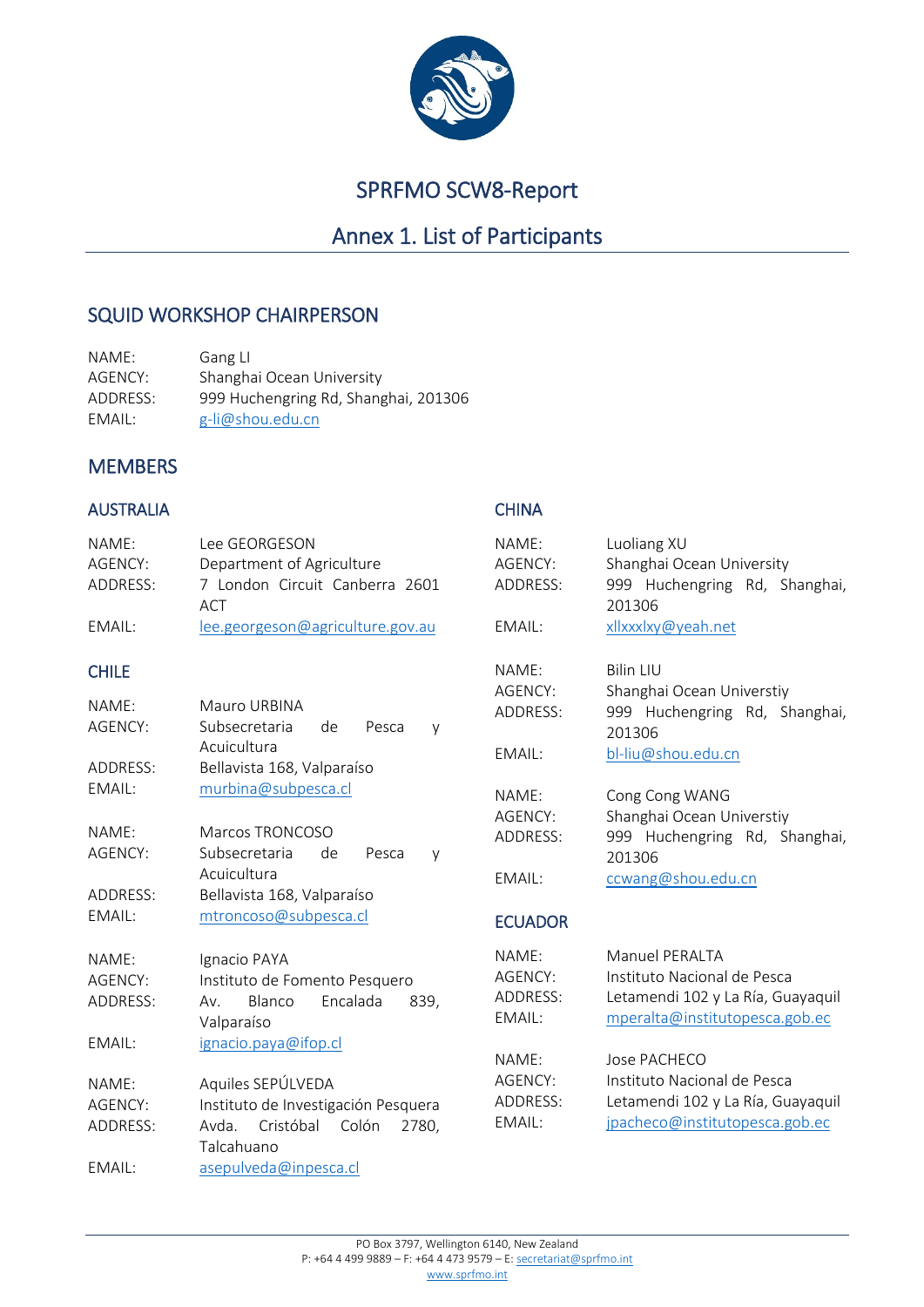NAME: Marco HERRERA AGENCY: Instituto Nacional de Pesca ADDRESS: Letamendi 102 y La Ría, Guayaquil EMAIL: [mherrera@institutopesca.gob.ec](mailto:mherrera@institutopesca.gob.ec)

### EUROPEAN UNION

NAME: Martin PASTOORS AGENCY: Pelagic Freezer-trawler Association ADDRESS: Louis Braillelaan 80, 2719 EK Zoetermeer EMAIL: [mpastoors@pelagicfish.eu](mailto:mpastoors@pelagicfish.eu)

| NAME:    | Vladimir LAPTIKHOVSKY             |
|----------|-----------------------------------|
| AGENCY:  | Centre for Environment, Fisheries |
|          | & Aquaculture Science             |
| ADDRESS: | Pakefield Rd, NR33 OHT            |
| EMAIL:   | vladimir.laptikhovsky@cefas.co.uk |

#### KOREA

| NAME:                        | Jung-Hyun LIM                                                   |
|------------------------------|-----------------------------------------------------------------|
| <b>AGENCY:</b>               | National Institute of Fisheries<br>Science                      |
| ADDRESS:                     | 216, Gijanghaean-ro, Gijang-eup,<br>Gijang-gun, Busan 46083     |
| EMAIL:                       | mogas@korea.kr                                                  |
| NAME:                        | Kyum Joon PARK                                                  |
| <b>AGENCY:</b>               | National Institute of Fisheries<br>Science                      |
| ADDRESS:                     | 216, Gijanghaean-ro, Gijang-eup,<br>Gijang-gun, Busan 46083     |
| EMAIL:                       | jhlim1@korea.kr                                                 |
| NAME:                        | Seong-Ju CHO                                                    |
| AGFNCY:                      | Fisheries<br>Overseas<br>Korea<br>Association                   |
| ADDRESS:                     | Nonhyeon-ro 83, Seocho-gu, Seoul                                |
| EMAIL:                       | csj@kosfa.org                                                   |
| NAME:<br>AGENCY:<br>ADDRESS: | Kang-Hwi PARK<br>Jeongil Corp.<br>27 Dokseodang-ro, Yongsan-gu, |
|                              | Seoul                                                           |

EMAIL: [leopark@insungnet.co.kr](mailto:leopark@insungnet.co.kr) 

### NEW ZEALAND

| NAME:    | Martin CRYFR                      |
|----------|-----------------------------------|
| AGENCY:  | Ministry for Primary Industries   |
| ADDRESS: | 118 Vickerman Street, Port Nelson |
| EMAIL:   | martin.cryer@mpi.govt.nz          |

| NAME:<br>AGENCY:<br>ADDRESS:<br>EMAIL: | <b>Tiffany BOCK</b><br>Ministry for Primary Industries<br>34-38 Bowen Street, Wellington<br>tiffany.bock@mpi.govt.nz |
|----------------------------------------|----------------------------------------------------------------------------------------------------------------------|
| NAME:<br>AGENCY:<br>ADDRESS:<br>EMAIL: | <b>Shane GEANGE</b><br>Department of Conservation<br>18-32 Manners Street, Wellington<br>sgeange@doc.govt.nz         |
| <b>PERU</b>                            |                                                                                                                      |
| NAME:<br>AGENCY:<br>ADDRESS:<br>EMAIL: | Miguel ÑIQUEN<br>Instituto del Mar del Perú<br>Esq. Gamarra y Valle s/n - Callao<br>mniquen@imarpe.gob.pe            |
| NAME:<br>AGENCY:<br>ADDRESS:<br>EMAIL: | Jorge CSIRKE<br>Instituto del Mar del Perú<br>Esq. Gamarra y Valle s/n - Callao<br>jorge.csirke@gmail.com            |
| NAME:<br>AGENCY:<br>ADDRESS:<br>EMAIL: | Luis MARIATEGUI<br>Instituto del Mar del Perú<br>Esq. Gamarra y Valle s/n - Callao<br>Imariategui@imarpe.gob.pe      |
| NAME:<br>AGENCY:<br>ADDRESS:<br>EMAIL: | Enrique RAMOS<br>Instituto del Mar del Perú<br>Esq. Gamarra y Valle s/n - Callao<br>enramos@imarpe.gob.pe            |
| NAME:<br>AGENCY:<br>ADDRESS:<br>EMAIL: | Giovanna SOTIL<br>Instituto del Mar del Perú<br>Esq. Gamarra y Valle s/n - Callao<br>gsotil@imarpe.gob.pe            |
| NAME:<br>AGENCY:<br>ADDRESS.           | Ulises MUNAYLLA<br>Sociedad Nacional de Pesquerías<br>Ay República de Panamá 3501                                    |

ADDRESS: Av. República de Panamá 3591, piso 9, San Isidro, Lima EMAIL: [umunaylla@snp.org.pe](mailto:umunaylla@snp.org.pe)

NAME: Mariano GUTIERREZ AGENCY: Humboldt Institute ADDRESS: Av. República de Panamá 3591 EMAIL: [msgutierrezt@gmail.com](mailto:msgutierrezt@gmail.com)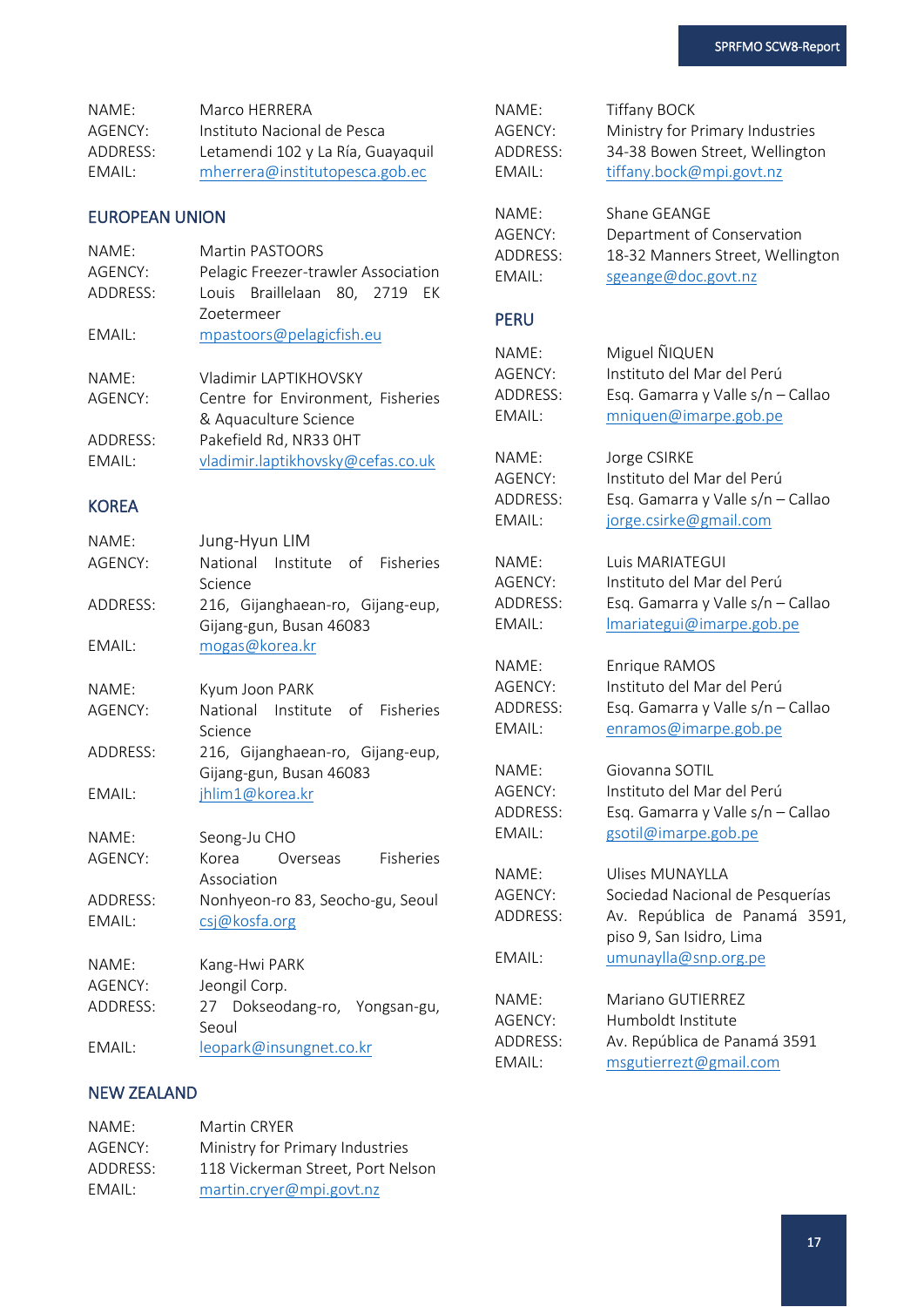| NAME:<br>AGFNCY:<br>ADDRESS: | Anibal ALIAGA<br>Sociedad Nacional de Pesquerías<br>Av. República de Panamá 3591,<br>piso 9, San Isidro, Lima |
|------------------------------|---------------------------------------------------------------------------------------------------------------|
| FMAII:                       | snpnet@snp.org.pe                                                                                             |
| NAMF:                        | Carlos MARIN                                                                                                  |
| AGFNCY:                      | Sociedad Nacional de Pesquerías                                                                               |
| ADDRESS:                     | Av. República de Panamá 3591,                                                                                 |
|                              | piso 9, San Isidro, Lima                                                                                      |
| EMAIL:                       | snpnet@snp.org,pe                                                                                             |

#### CHINESE TAIPEI

| Council |                                                                                                       |
|---------|-------------------------------------------------------------------------------------------------------|
|         |                                                                                                       |
|         |                                                                                                       |
|         | Ren-Fen WU<br>Overseas Fisheries Development<br>3f, No 14, Wenzhou St, Taipei City<br>fan@ofdc.org.tw |

### VANUATU

| Gerry GEEN                    |
|-------------------------------|
| Advisor Minister of Fisheries |
| Private Bag 9045, Port Vila   |
| ggeen@bigpond.net.au          |
|                               |

### OBSERVERS - NGO

### **CALAMASUR**

| NAME:    | Alfonso MIRANDA          |
|----------|--------------------------|
| AGENCY:  | CALAMASUR                |
| ADDRESS: |                          |
| EMAIL:   | alfonso.miranda@pezex.pe |
|          |                          |

NAME: Geoff TINGLEY AGENCY: Sustainable Fisheries Partnership ADDRESS: 4348 Waialae Ave.#692, Honolulu, HI 96816 EMAIL: [geoff.tingley@sustainablefish.org](mailto:geoff.tingley@sustainablefish.org) NAME: Pascual AGUILERA AGENCY: CALAMASUR ADDRESS:

EMAIL: [pascual.aguilera.sarmiento@gmail.com](mailto:pascual.aguilera.sarmiento@gmail.com)

| NAME:    | Renato GOZZER                     |
|----------|-----------------------------------|
| AGENCY:  | Sustainable Fisheries Partnership |
| ADDRESS: | 4348 Waialae Ave.#692, Honolulu,  |
|          | HI 96816                          |
| EMAIL:   | renato.gozzer@sustainablefish.org |

#### DEEP SEA CONSERVATION COALITION (DSCC)

| NAMF:    | Duncan CURRIF                   |
|----------|---------------------------------|
| AGFNCY:  | Deep Sea Conservation Coalition |
| ADDRESS: |                                 |
| FMAII:   | duncanc@globelaw.com            |
|          |                                 |
| NAMF:    | Barry WEEBER                    |
| AGENCY:  | Deep Sea Conservation Coalition |
| ADDRESS: |                                 |
| FMAII:   | baz.weeber@gmail.com            |

### INVITED EXPERTS

| NAME:    | Alexander ARKHIPKIN                |
|----------|------------------------------------|
| AGENCY:  | <b>Fisheries Department</b>        |
| ADDRESS: | Falkland<br>Bypass Road, Stanley,  |
|          | Islands (Islas Malvinas)           |
| EMAIL:   | aarkhipkin@fisheries.gov.fk        |
|          |                                    |
| NAME:    | Lee QI                             |
| AGENCY:  | University of Washington           |
| ADDRESS: | 1122 NE Boat St, Seattle, WA 98195 |
| EMAIL:   | leeqi@uw.edu                       |

### SPRFMO SECRETARIAT

| NAME:    | Sebastián RODRÍGUEZ ALFARO   |
|----------|------------------------------|
| ROIF:    | <b>Executive Secretary</b>   |
| AGFNCY:  | SPREMO Secretariat           |
| ADDRESS: | PO BOX 3797, Wellington 6140 |
| FMAII:   | srodriguez@sprfmo.int        |
|          |                              |
| NAMF:    | Craig LOVERIDGE              |
| ROIF:    | Data Manager                 |
| AGFNCY:  | SPRFMO Secretariat           |
| ADDRESS: | PO BOX 3797, Wellington 6140 |
| FMAII:   | cloveridge@sprfmo.int        |
|          |                              |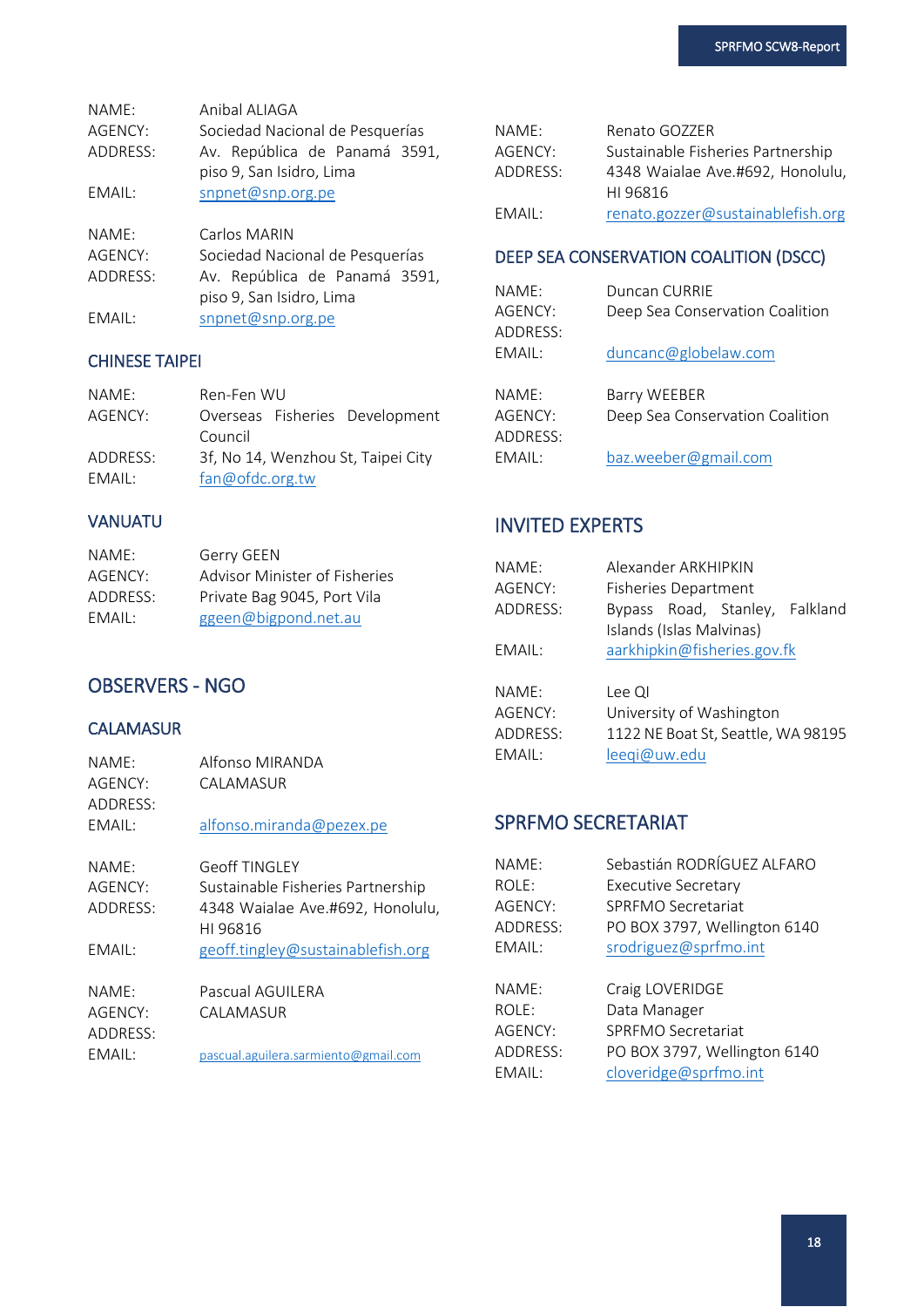

## SPRFMO SCW8-Report

## Annex 2. SCW8 Agenda

### <span id="page-22-0"></span>1. Basic biology

- 1.1 Age, growth and maturity
- 1.2 Spawning, reproduction and migration mode
- 1.3 Foraging behavior and diet composition

### 2. Stock assessment, data and modelling approach

- 2.1 Catch and CPUE data
- 2.2 Biological data sampling and observer coverage simulation study
- 2.3 Acoustic surveys data and biomass estimation
- 2.4 Stock assessment model development and testing

### 3. Squid connectivity

- 3.1 Standardised genetic sequencing method and data analysis
- 3.2 Stock structure and connectivity

### 4. Squid related CMM

- 4.1 Precautionary measures on Protecting Area for spawners
- 4.2 Other potential measures
- 5. Other matters